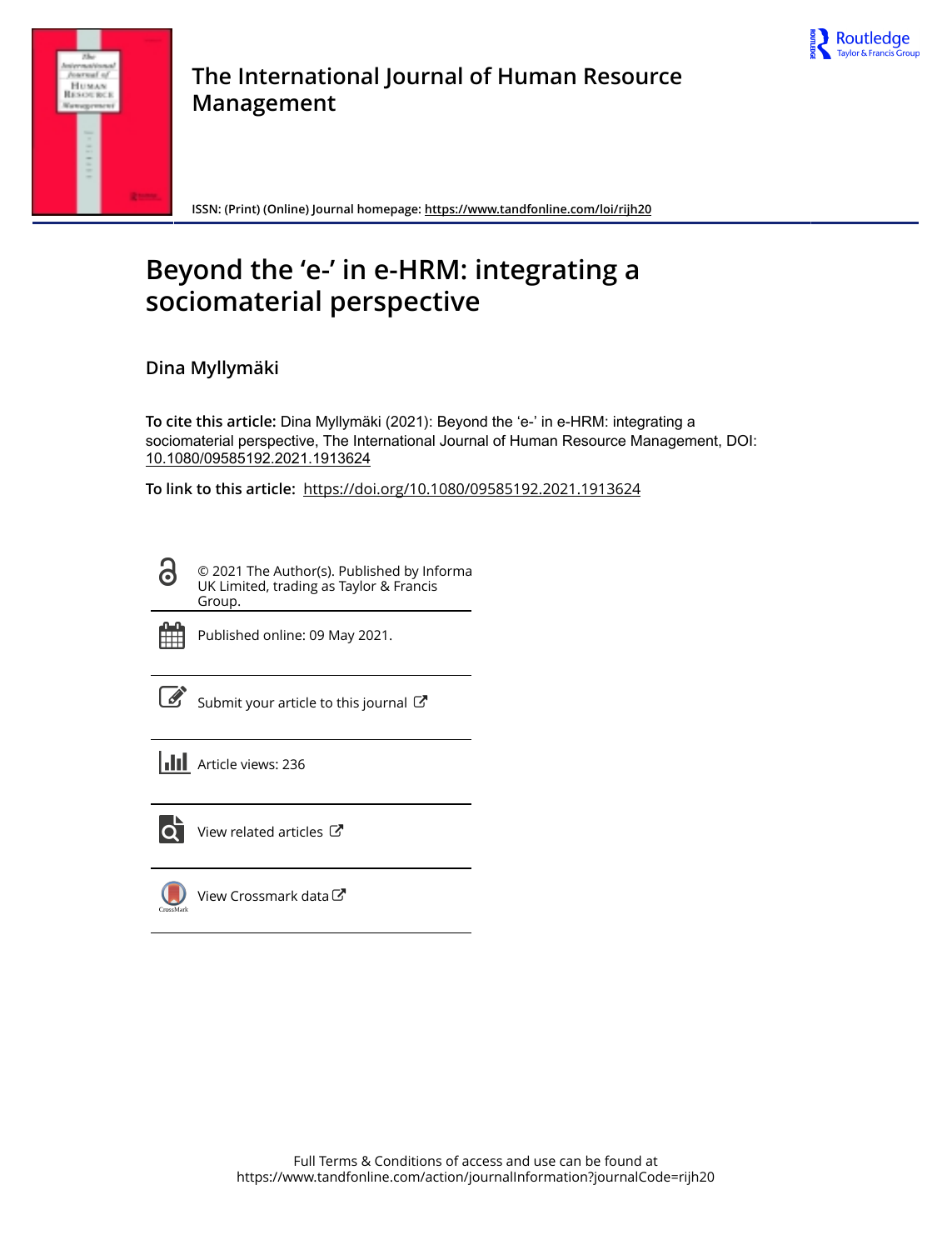

a OPEN ACCESS **a** Check for updates

# **Beyond the 'e-' in e-HRM: integrating a sociomaterial perspective**

Dina Myllymäki

School of Management, University of Vaasa, Vaasa, Finland

#### **ARSTRACT**

This review paper argues that e-HRM literature has not realised the full potential of different theoretical perspectives on information technology. This paper proposes one of them, a sociomaterial perspective, which recognises the equal importance of human agency and material artefacts in the formation and reproduction of e-HRM practices. The review juxtaposes existing perspectives within e-HRM literature with that of the sociomaterial perspective to illustrate the kinds of complementary theoretical and conceptual tools that can be applied to address current limitations in our understanding of the impact of e-HRM. A research agenda is presented that suggests ways to explore the materiality of technology, wider groups of actors and their agency, and emergent practices around technology. The application of this perspective means paying closer attention to how actions and material artefacts are intertwined and constitute 'doing HRM', which therefore requires thick descriptions of the organisational context and how work is performed in order to understand how technology matters, for whom and in what ways.

#### **KEYWORDS**

e-HRM; sociomateriality; materiality; technology; human agency; HRM practice; emergent outcomes

#### **Introduction**

Widespread technological development and the popularisation of digital solutions across all aspects of life means research has been increasingly concerned with the effects of technology on organisations, their external environment, and internal organisational actors. Research on technology and HRM started four decades ago (Bondarouk et al., 2017) and has evolved into a stream of literature known as electronic HRM (e-HRM). e-HRM is an umbrella term that covers all possible integration mechanisms between 'doing HRM' and technology (Bondarouk & Ruël, 2009). This research has primarily concentrated on e-HRM as a tool for

This is an Open Access article distributed under the terms of the Creative Commons Attribution-NonCommercial-NoDerivatives License (http://creativecommons.org/licenses/by-nc-nd/4.0/), which permits non-commercial re-use, distribution, and reproduction in any medium, provided the original work is properly cited, and is not altered, transformed, or built upon in any way.

CONTACT Dina Myllymäki **od dina.myllymaki@uva.fi <b>en** School of Management, University of Vaasa, Wolffintie 34, Vaasa, 65200, Finland.

Special Issue: 'Digitization and the transformation of human resource management' in International Journal of Human Resource Management.

<sup>© 2021</sup> The Author(s). Published by Informa UK Limited, trading as Taylor & Francis Group.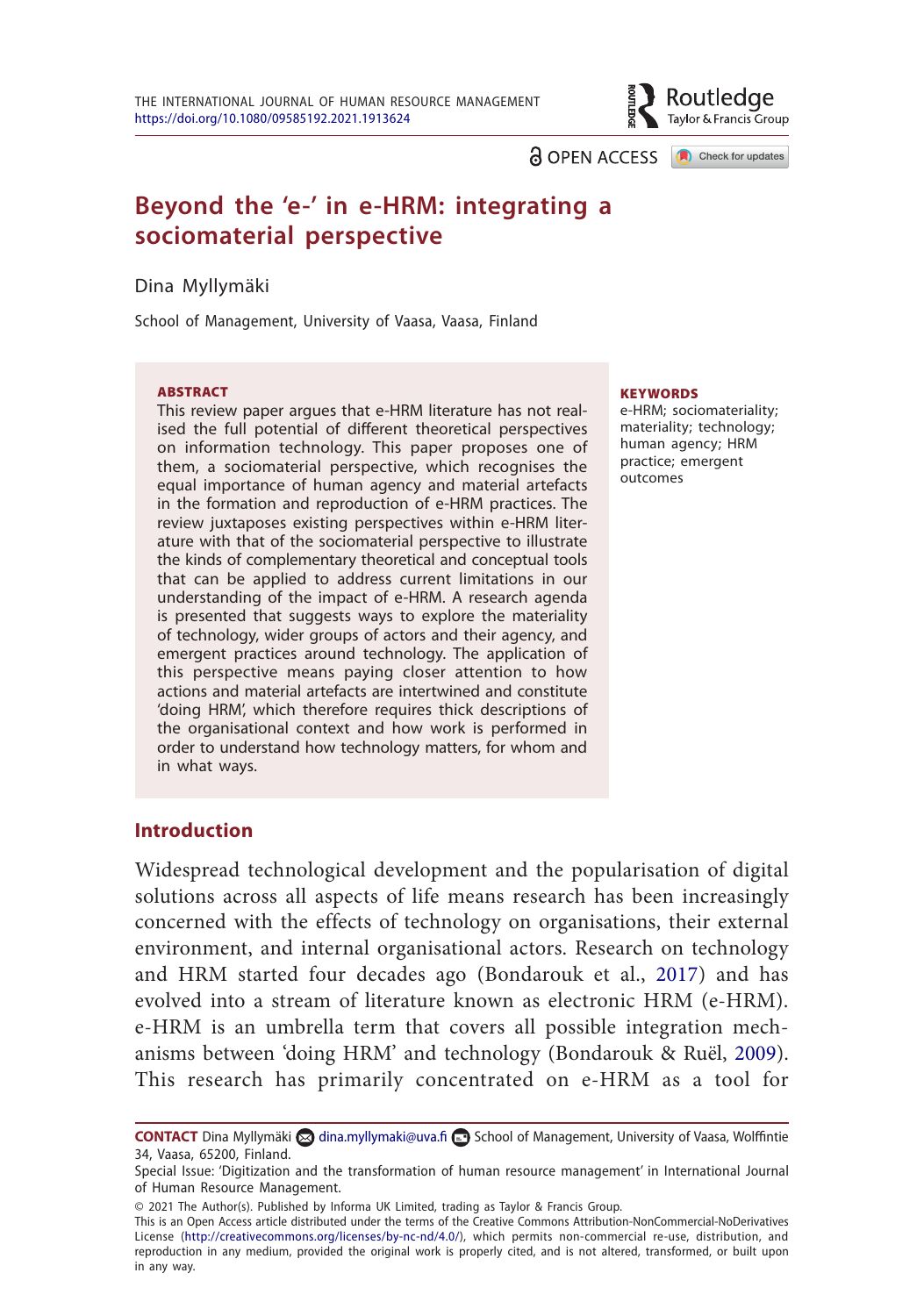achieving increased HRM efficiency (Bell et al., 2006; Bondarouk & Ruël, 2013; Parry & Tyson, 2011), identifying the consequences of e-HRM application (Beulen, 2009; Lepak & Snell, 1998; Parry & Tyson, 2011; Ruël et al., 2004; Stone et al., 2015), and uncovering the contingency factors that support or inhibit the effective adoption of e-HRM (Heikkilä & Smale, 2011; Panayotopoulou et al., 2010; Voermans & van Veldhoven, 2007).

While this work on the consequences of technology is useful, the power and potential of technology to bring about changes in organisations and human behaviour has been largely taken for granted. This is evident in the way that e-HRM literature often conceptualises technology at the macro-level and as a 'black box', downplaying the role of important social processes in producing organisational outcomes (Ellmer & Reichel, 2018; Marler & Fisher, 2013). Such accounts of technology assume technological determinism (Misa, 1994), and consider the actor's attitudes and behaviours to be functional and following established patterns of work. At the other extreme, some e-HRM studies assume the supremacy of human activities over technology (i.e. voluntarism) (Francis et al., 2014; Tansley et al., 2013). Overall, e-HRM research tends to focus on the adoption stage of technology implementation, and on explaining underlying mechanisms in terms of user perceptions and behaviours but forgoing a detailed examination of the actual use of technology.

This paper aims to broaden the conceptualisation of technology, actors, and HRM practices in e-HRM by moving away from the extremes of determinism and voluntarism towards a more balanced perspective that recognises the equal importance of human agency, material artefacts and social context in forming and reproducing e-HRM practices. Sociomateriality, as an established stream of research within the field of technology in organisations, addresses the narrow conceptualisations of technology that can be found in the management literature, by advancing a conceptualisation that emphasises 'materiality as integral to human activities and relations' (Orlikowski & Scott, 2008, p. 438). Theories within the sociomateriality school of thought offer detailed explanations of how organisations change in relation to newly introduced technologies by drawing attention to dynamic and situated activities, which constitute and are constituted by people, actions, voices, gestures, tools, software, documents, infrastructure, hardware (Barley & Kunda, 2001; Orlikowski, 2016). As such, the sociomaterial perspective possesses significant potential to enrich our knowledge about the transformational impact of technology on HRM practice and the role of HR by moving away from the evaluation of the success of e-HRM against the intentions, towards explorations of actual emergent practices in terms of HRM activities. Whilst there are small number of studies in the e-HRM literature (Dery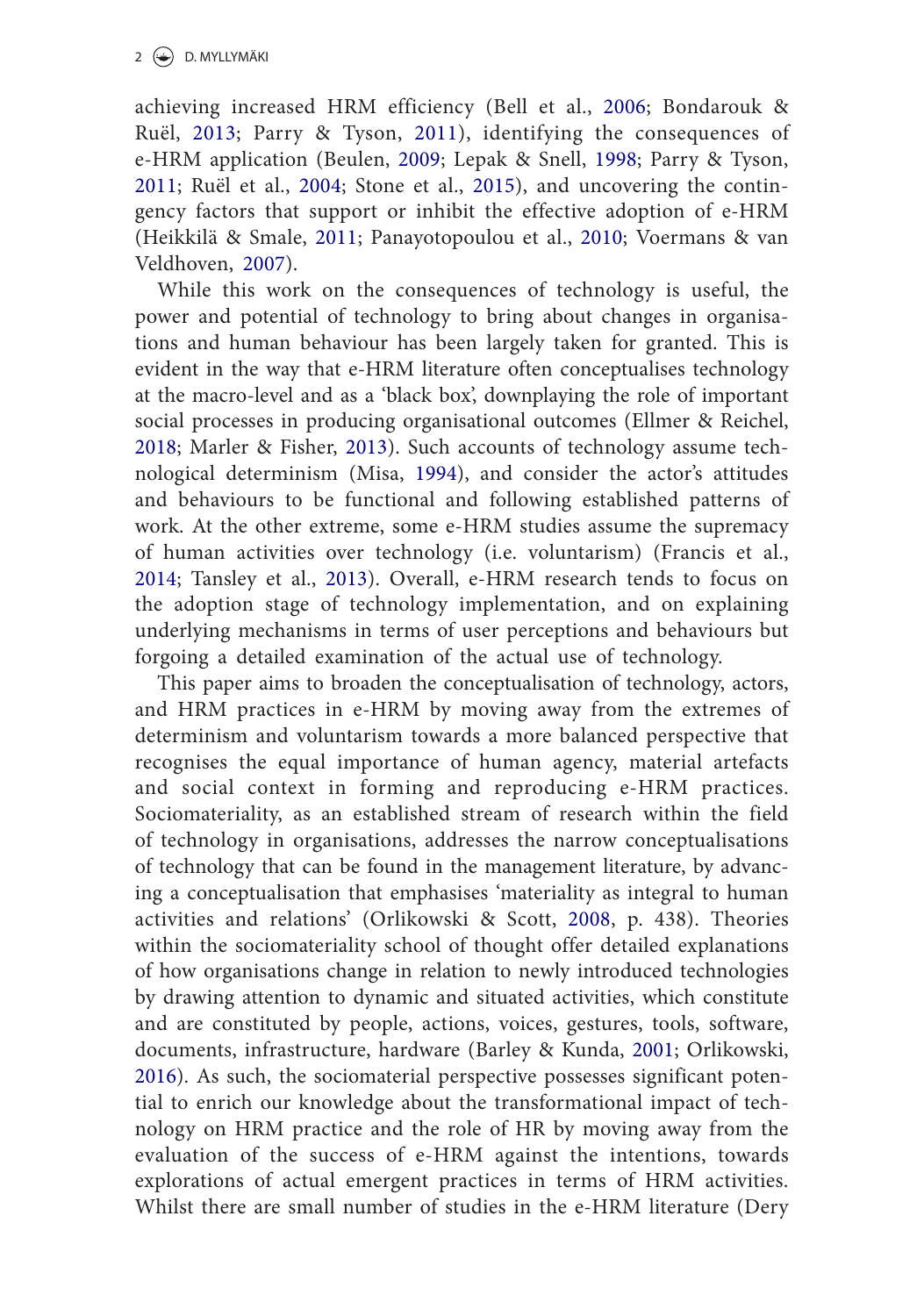et al., 2013; Ellmer & Reichel, 2020; Wiblen, 2016) that build on ideas from the sociomaterial perspective, there has not been a systematic attempt to integrate the sociomaterial perspective into a meaningful research agenda that would inform future research in e-HRM.

This paper contributes to existing e-HRM literature in two main ways. First, it introduces concepts from sociomateriality to advance theory development at the intersection of technology and HRM, namely materiality, affordances, human agency, enactment, emergent outcomes, situated and dynamic HRM practice. Through a comparative review of the e-HRM and sociomaterial literatures the paper shows how these new concepts can provide additional, complementary ways to explain the mechanisms that underlie the consequences of e-HRM. More specifically, rather than adopting a purely determinist or voluntarist perspective, scholars adopting a sociomaterial perspective recognise technology as a complex sociomaterial artefact that matters only in relation to human agency and vice-versa, and acknowledge the equal constitutive role of agency and artefacts in dynamic situated HRM practices.

Second, the paper advances an actionable research agenda that presents how the sociomaterial perspective can offer a complementary approach to answering core research questions about the impact of technology on HR roles and HRM practices. The agenda places emphasis on the enactment of materiality of technology in the production of emergent outcomes (e.g. practices), that implies a shift (i) from 'black-box' conceptualisation of technology towards understanding its materiality, possibilities and constraints it creates for actors, (ii) from actors towards human agency, acknowledging a variety of actors and their constitutive roles in HRM practices, and (iii) from normative HRM practices towards emergent practice that affects organisational processes and ways of organising. Given its focus on the continuous enactment of HRM technology and emergent outcomes, the agenda advocates longitudinal field studies which draw more heavily on observations of the activities themselves as meaningful phenomena to be analysed and understood.

# **e-HRM literature: core concepts and existing perspectives**

The concept of e-HRM has evolved and broadened over decades of research into the intersection between HRM and technology. Several definitions exist, but one of the most cited is that by Bondarouk and Ruël (2009, p. 507):

[...] an umbrella term covering all possible integration mechanisms and contents between HRM and Information Technologies aiming at creating value within and across organisations for targeted employees and management.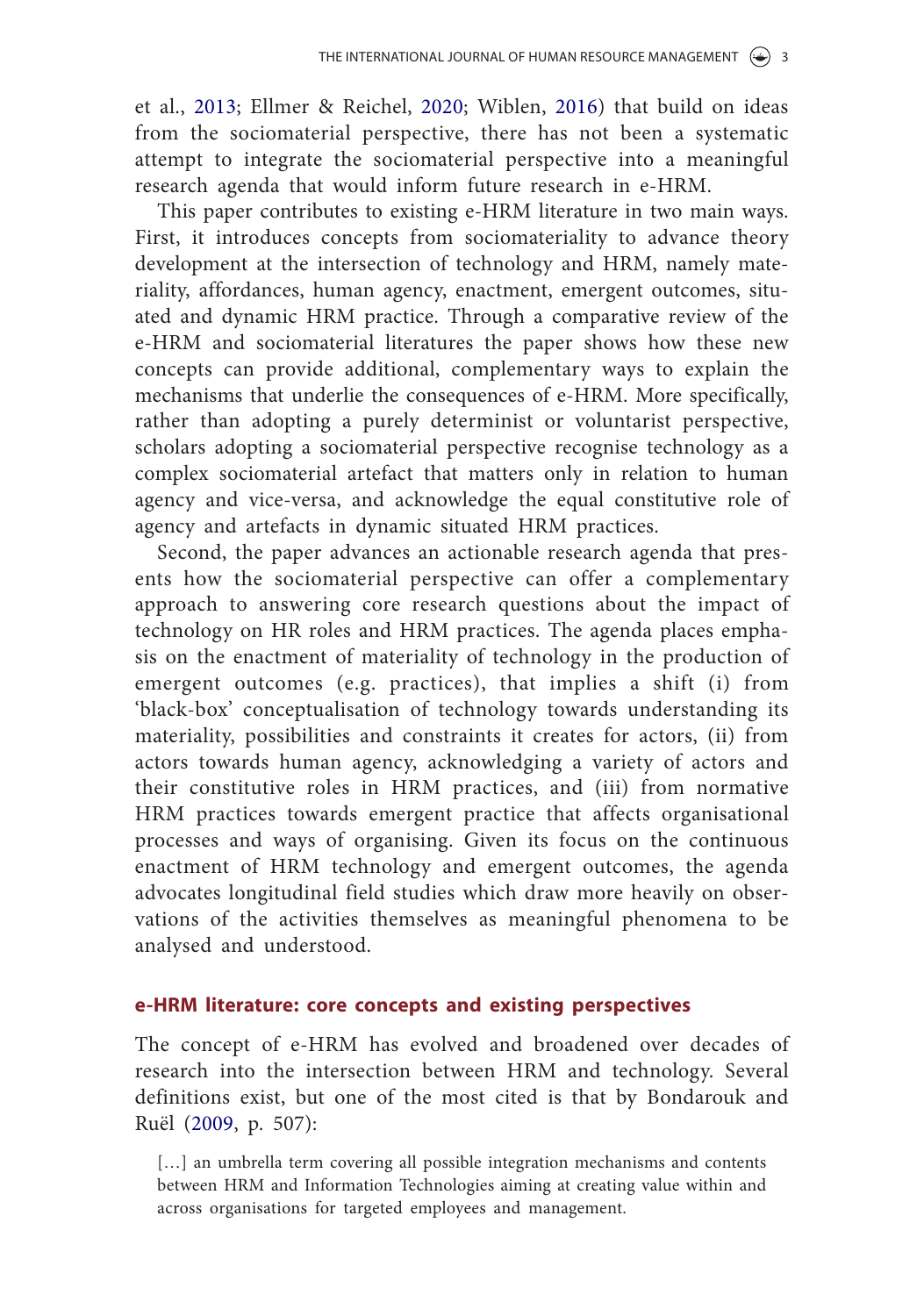According to the authors, this definition corresponds with four critical aspects of e-HRM: HRM practices, the implementation of technology, actors in those processes, and the consequences of implementation. Other definitions provided by Strohmeier (2007) and Ruël et al. (2004) similarly highlight the application of technology in order to support the performance of HR activities. Those aspects related to organisational actors using technology, organisational practices and impact of technology are not only central to e-HRM, but to nearly all studies on the intersection of technology and studies of organisation (Orlikowski & Barley, 2001).

In what follows, and building on the above definition of e-HRM, the extant e-HRM literature is critically reviewed in terms of how it conceptualises the core aspects of e-HRM: technology, actors and HRM practices. The paper then turns to the sociomaterial perspective, introduces its main defining features, key epistemological and ontological assumptions, and discusses how this perspective views the same three key aspects of e-HRM. Juxtaposing the existing perspectives and the sociomaterial perspective across these key concepts serves to highlight key differences and illustrates how the sociomaterial perspective can complement existing theory and empirical research in ways that can help to address some of the limitations raised. Table 1 provides a summary of the key points arising from this comparative review.

Given the diversity and breadth of the e-HRM literature, from HRM as a complex system to specific technological solutions and individual attitudes towards them, the purpose of this review was not to perform an exhaustive analysis of the entire field. Instead, this review builds on several, existing comprehensive reviews and conceptual papers (Bondarouk et al., 2017; Bondarouk & Brewster, 2016; Ellmer & Reichel, 2018; Marler & Fisher, 2013; Strohmeier, 2007), which provided a systematic representation of the e-HRM field covering several decades of research. These reviews served as a starting point to identify the existing perspectives of e-HRM literature on technology and its impact on HRM in organisations, as well as limitations that e-HRM suffers from as a research stream. Those reviews were complemented with an additional search for e-HRM, e-HR, digital HRM, HRM technology, and combinations of these keywords with 'use', 'implementation', 'impact', and 'sociomateriality' in the Web of Science and Scopus databases. In addition to those identified in the published literature reviews, this search produced 34 new publications, published as journals articles or book chapters between 2018 and 2020, i.e. the years that were not covered in the existing reviews, producing a total of 136 publications. The review then focused on analysing this body of literature in terms of how technology, users and e-HRM practices are conceptualised and studied empirically to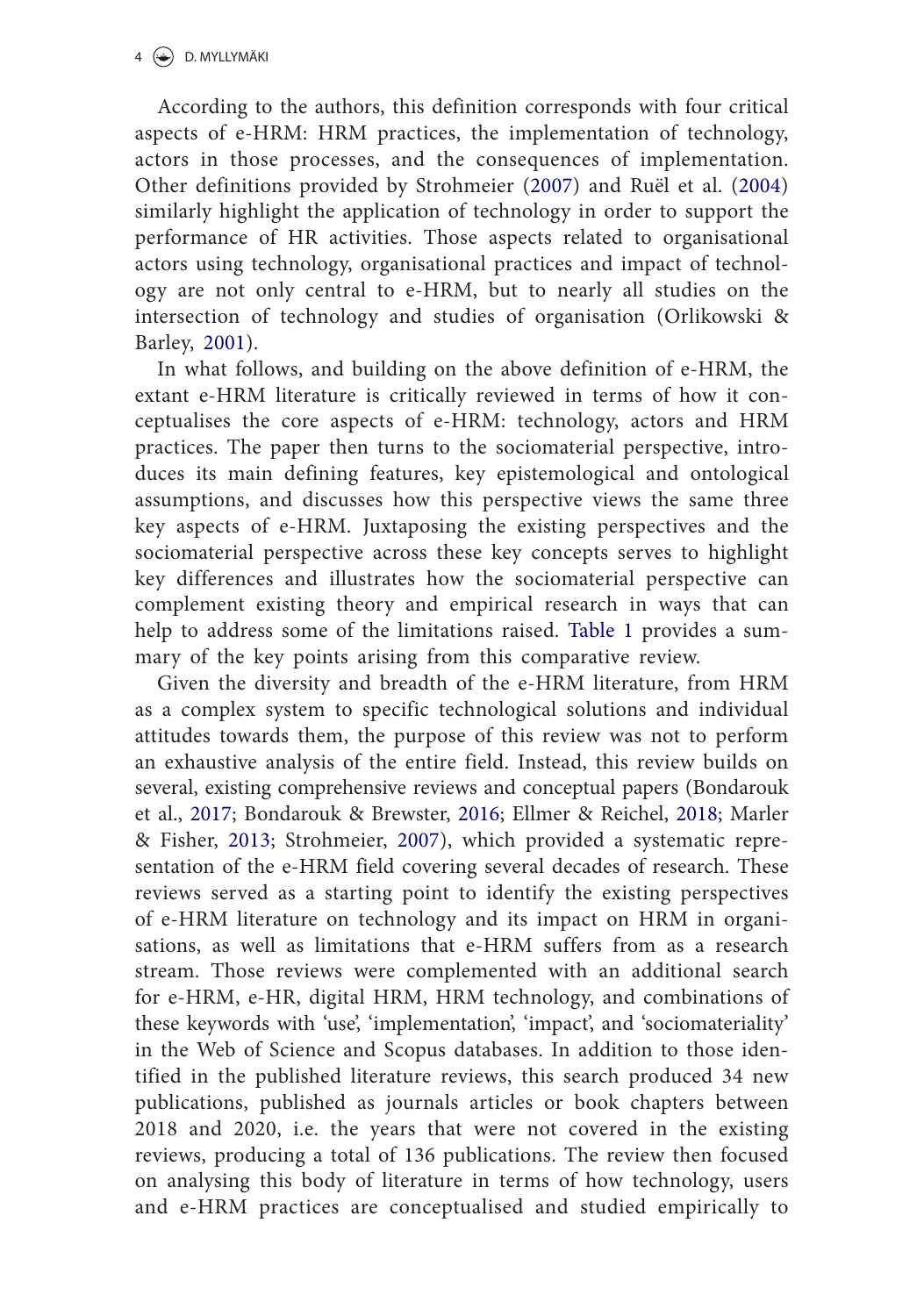| Key concepts | Table 1. Contrasting existing and sociomaterial perspectives on e-HRM<br>ves within e-HRM<br>Existing perspecti                                                                                                                                                                                                                 | Sociomaterial perspectives                                                                                                                                                                                                                                                                                                 | Implications for future research                                                                                                                                                                                                                                              |
|--------------|---------------------------------------------------------------------------------------------------------------------------------------------------------------------------------------------------------------------------------------------------------------------------------------------------------------------------------|----------------------------------------------------------------------------------------------------------------------------------------------------------------------------------------------------------------------------------------------------------------------------------------------------------------------------|-------------------------------------------------------------------------------------------------------------------------------------------------------------------------------------------------------------------------------------------------------------------------------|
| Technology   | Unspecified component of e-HRM ('black-box')<br>Technology is priorityised in research<br>Technology is predictable and stable<br>Conceptualisation:                                                                                                                                                                            | Technology is a complex sociomaterial entity, where<br>material (physical or digital objects, bodies, spaces)<br>Technology is emergent, shifting/impermanent and<br>(e.g. Leonardi, 2013; Leonardi & Barley, 2010;<br>is integral to organisational life<br>Orlikowski & Scott, 2008)<br>Conceptualisation:<br>relational | technologies? For example, what are the material<br>checklists, forms, web-technologies arranged to<br>properties of HRM cloud systems? How are<br>algorithms, inscribed practices, instructions,<br>How do material properties constitute<br>form materiality of technology? |
|              | Technology is a driving force in transforming HR<br>ficiency and effectiveness of HRM processes or/<br>Technology is a purposeful tool to improve ef-<br>Technology and humans are distinct, interde-<br>and to collect and distribute information<br>practices and HR professionals<br>Causal assumptions:<br>pendent entities | Affordances of the materiality (i.e. perceived func-<br>tion of technology) are relative to and unique for<br>perceived as constraints or enablers for intended<br>individuals, or groups of individuals, and can be<br>(e.g. Bygstad et al., 2016; Faraj & Azad, 2012)<br>Casual assumptions:<br>actions                  | cloud systems such as Workday or SuccessFactors<br>professionals, line managers, and employees? For<br>example, what are the immediate outcomes that<br>What are the sets of affordances that the<br>materiality of technology can offer HR<br>create for HR professionals?   |
|              |                                                                                                                                                                                                                                                                                                                                 |                                                                                                                                                                                                                                                                                                                            | For HR professionals it may be a digital working<br>space where human resources are administered,<br>whereas for line managers it may mean control<br>over employees, and for employees instant<br>communication.                                                             |
|              | Technology must be adopted by users to achieve<br>Various attributes of technology are perceived<br>defined outcomes (intended or unintended)<br>by users who then decide whether to use,<br>misuse or not to use it<br>Adoption and Use:                                                                                       | Organizational life is bound by materiality, not only<br>integrated into work processes) in order to lead to<br>Materiality of technology must be enacted (i.e.<br>during the adoption period<br>Adoption and Use:<br>change                                                                                               | offer a variety of possibilities on how to work with<br>data generated through the use of technology can<br>continuous use of technology? For example, the<br>What new functions are realized through the                                                                     |

(Continued) (*Continued*)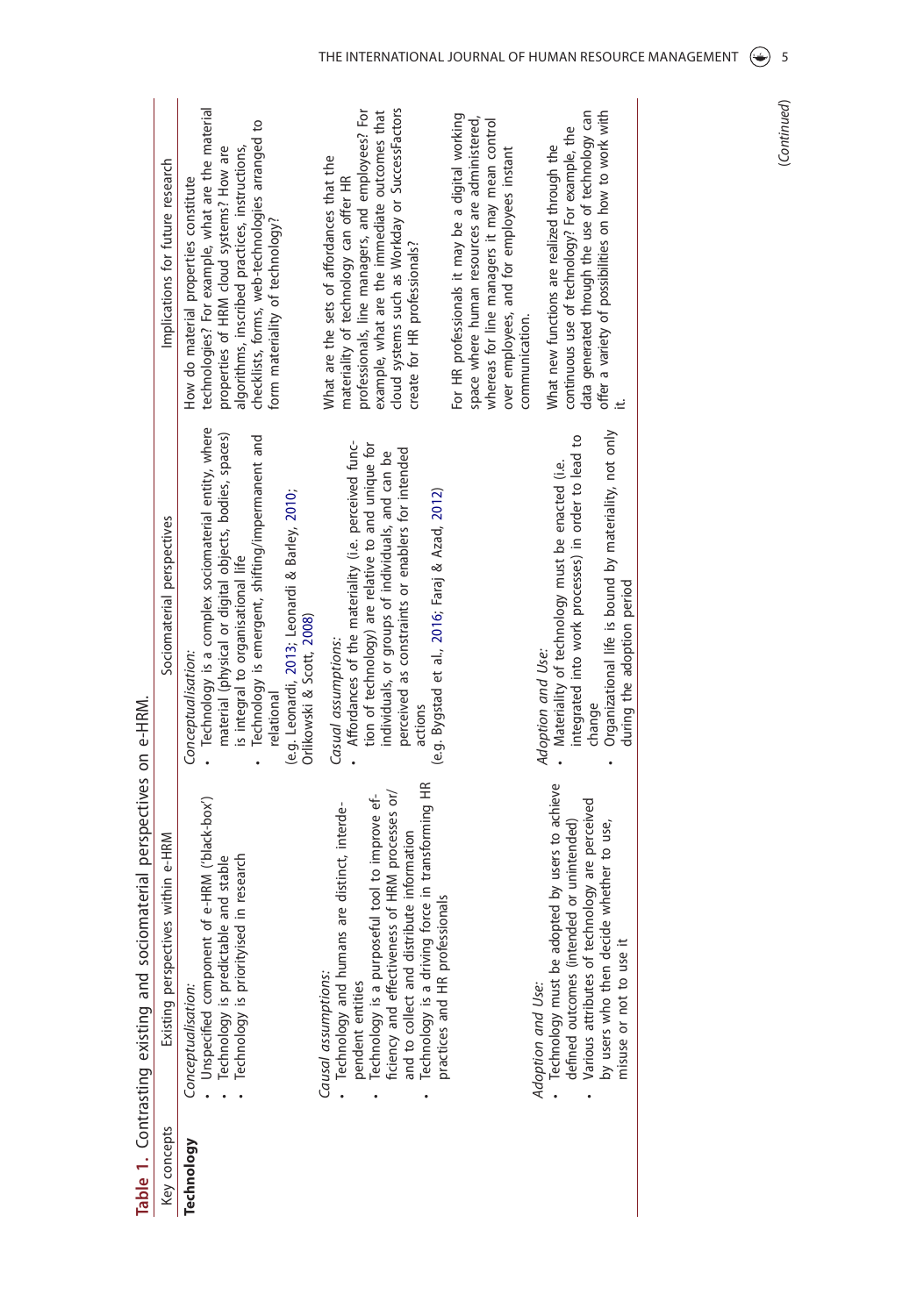| Table 1. Continued<br>Actors | Actors are humans characterised by their knowl-<br>Intentions and perceptions guide user behaviour<br>Users' perceptions about technology are shaped<br>(i.e. to use or not use technology) during the<br>ating a shared understanding, or through the<br>Users institutionalise e-HRM practices by cre-<br>through social interactions and a desire to<br>main actors<br>edge, skills, competences<br>Users of e-HRM are the<br>adoption phase<br>Conceptualisation:<br>User behaviour:<br>conform | Materiality (objects, space, technology, data etc.) is<br>organisational actors practicing HRM, or subject to<br>Emphasis on actors' agency, i.e. "a capacity to act"<br>Human agency can be constrained or afforded by<br>Actors are not limited to users but include any<br>Actors can be both human and non-human<br>(whether human or non-human)<br>inherent in human activities<br>(e.g. Boudreau & Robey, 2005)<br>material artefacts<br>Conceptualisation:<br>User behaviour:<br>HRM | do they navigate the constraints of the materiality<br>How do human actors exercise their agency? How<br>How do actors enact their roles in HRM practices/<br>feeding in data records about everyday activities?<br>processes? For example, what actors are involved<br>managers resolve/ avoid the constraints imposed<br>managers controlling and evaluating, employees<br>doing self-assessment, or integrated software<br>in performance evaluation practice? Are line<br>of technology? For example, how do line<br>by algorithms? |
|------------------------------|-----------------------------------------------------------------------------------------------------------------------------------------------------------------------------------------------------------------------------------------------------------------------------------------------------------------------------------------------------------------------------------------------------------------------------------------------------------------------------------------------------|---------------------------------------------------------------------------------------------------------------------------------------------------------------------------------------------------------------------------------------------------------------------------------------------------------------------------------------------------------------------------------------------------------------------------------------------------------------------------------------------|-----------------------------------------------------------------------------------------------------------------------------------------------------------------------------------------------------------------------------------------------------------------------------------------------------------------------------------------------------------------------------------------------------------------------------------------------------------------------------------------------------------------------------------------|
|                              | Actors are functionally defined (e.g. line manag-<br>process of interpretations of e-HRM's usefulness<br>ers, HR professionals, employees), and assumed<br>to have mutually distinct roles<br>Actor's roles are fixed<br>Actor roles:                                                                                                                                                                                                                                                               | HR roles are part of the organizational work system<br>Roles are defined by situated, patterned activities<br>and are related to the roles of other occupational<br>(e.g. Barley, 2015; Barley & Kunda, 2001)<br>groups (line managers, employees).<br>of actors<br>Actor roles:                                                                                                                                                                                                            | (Continued)<br>actions can/do technologies take without humans<br>directly controlling them? For example, how do<br>How do technologies exercise agency? What<br>algorithms work in the selection process?                                                                                                                                                                                                                                                                                                                              |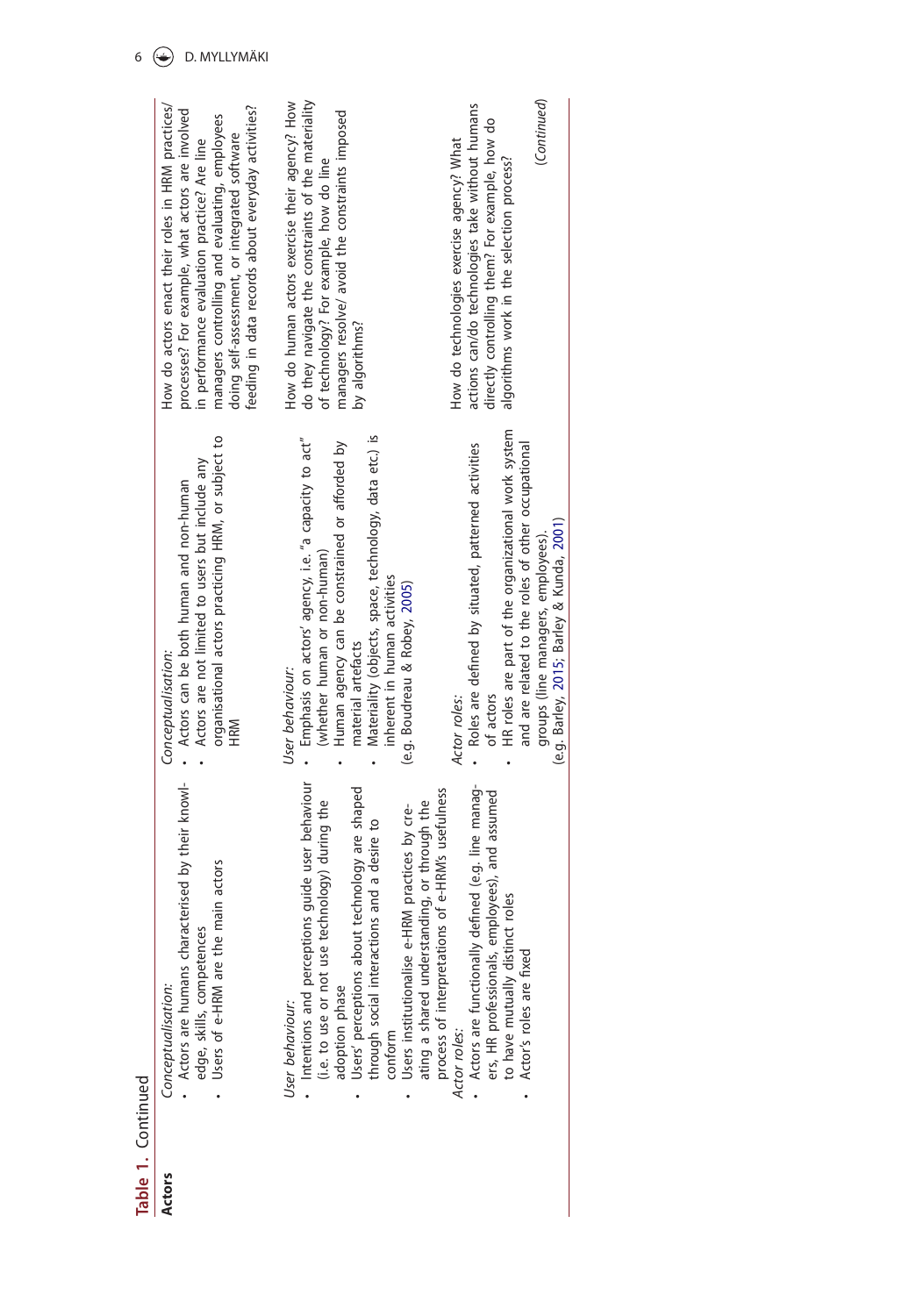| Formal and predefined e.g. recruitment, perfor-<br>Normative practices define organisational HRM<br>mance appraisal, training and development<br>activities and enable their effectiveness<br><b>HRM</b> practices Conceptualisation:                                                                                                                                                                                   | man agency meet to produce actions and construct<br>Practices are routinized activities. i.e. reproduced in<br>HRM is 'practiced', i.e. reflects realities of organiza-<br>HRM practice is the space where material and hu-<br>recognisable patterns<br>(e.g. Schatzki, 2001)<br>Conceptualisation:<br>tional work<br>realities | How are material artefacts and human agencies<br>example, how are rating systems for contingent<br>workers used by different organisational actors<br>affordances are realised through agencies? For<br>enacted in sociomaterial practices, i.e. what<br>(internal or external)?      |
|-------------------------------------------------------------------------------------------------------------------------------------------------------------------------------------------------------------------------------------------------------------------------------------------------------------------------------------------------------------------------------------------------------------------------|---------------------------------------------------------------------------------------------------------------------------------------------------------------------------------------------------------------------------------------------------------------------------------------------------------------------------------|---------------------------------------------------------------------------------------------------------------------------------------------------------------------------------------------------------------------------------------------------------------------------------------|
| Emphasis on benefits of intended HRM practices<br>HRM practice outcomes:<br>for organisations                                                                                                                                                                                                                                                                                                                           | (e.g. Feldman & Orlikowski, 2011; Leonardi & Barley,<br>- Emphasis on emergent HRM practices<br>2010; Mazmanian et al., 2013)<br>HRM practice outcomes:                                                                                                                                                                         | sociomaterial arrangements become patterned and<br>routinized? For example, what new HRM practices<br>emerge around the relationships with contingent<br>How do new practices that emerge in<br>workers?                                                                              |
| Appropriation (use of technology in line with its<br>purpose) of HRM technology defines the quality<br>Standardised HRM practices across country bor-<br>through time and space) and normative, which<br>HRM practices are fixed (i.e. relatively stable<br>ders are the path to reach strategic goals<br>and value of HRM for the organisation<br>carry out<br>HRM practice implementation:<br>organisations intend to | will be shaped and reshaped through its enactment<br>placed in the sociomaterial environment as it is, it<br>HRM practices as formal and fixed cannot be<br>(e.g. Francis et al., 2014; Pentland et al., 2012)<br>Practices can change, sustain, or disappear<br>HRM practice 'implementation':                                 | practices shaped when enacted in novel practices?<br>(e.g. different technology, processes or content)<br>feedback' as a standardised practice be shaped<br>For example, how will 'collecting employee<br>How are normative and standardised HRM<br>once used for reporting purposes? |

Table 1. Continued **Table 1.** Continued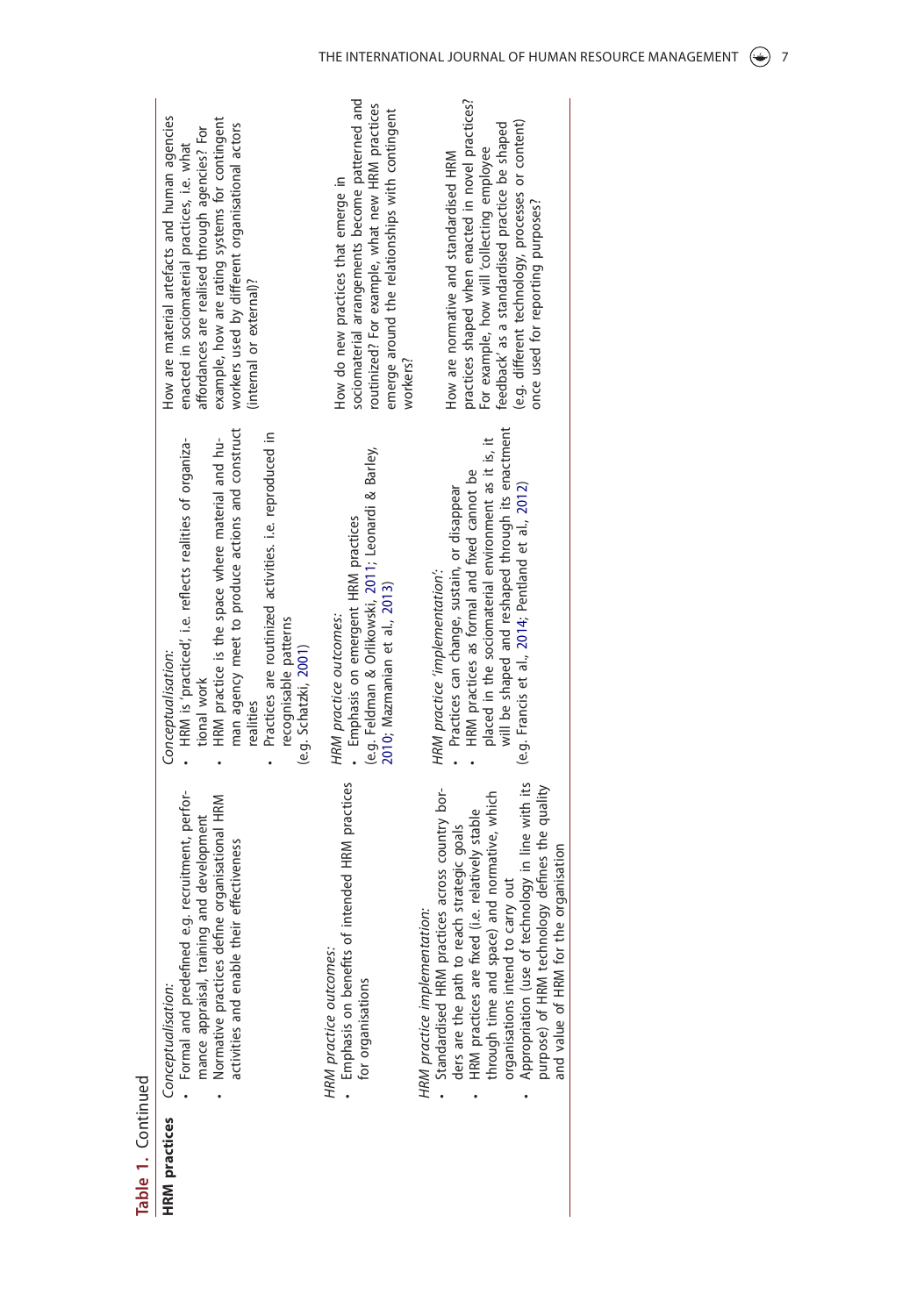enable a comparison between existing perspectives within the extant e-HRM literature and the sociomaterial perspective.

#### *Technology*

*Conceptualisation.* Existing research in e-HRM has been cautious articulating in depth the specific role and function of technology in HRM activities. Instead, technology is often equated with, for example, an enterprise resource planning system with little acknowledgment of the way it functions (Ellmer & Reichel, 2018). e-HRM as a field of study is built around technology, prioritising the discovery of its implementation consequences for HR function and HRM practices. Empirical studies on e-HRM rarely make a distinction between technology and the concept of e-HRM (Farndale et al., 2009; Parry & Tyson, 2011; Stone et al., 2006) discussing it as an organisational-level concept that integrates everything and everyone into some system (Strohmeier, 2007).

To provide more clarity about the e-HRM concept as a configuration of the hardware, software and communication technology, Marler and Fisher (2013) specified IT as a physical entity that is separate from individuals but incorporates organisational processes, specifically HRM processes. According to this view, technology is recognised as an entity that carries out organisational processes, while actors' behaviour can be determined by, or determine, established e-processes. Such a formulation opens up a discussion about interdependency, who or what dominates the relationship between technology and humans, and at the same time deepens our understanding about technology as discrete from the organisation and individuals.

*Causal assumptions.* Concurrently, e-HRM is predominantly portrayed as a *purposeful and discrete tool* that is expected to have a positive impact on HRM practices. Technology is mainly treated as an independent variable having various effects at different levels of analysis. Some studies assume technology to be a productivity tool that should improve the efficiency and effectiveness of HRM processes (Gardner et al., 2003; Parry & Tyson, 2011; Ruël et al., 2004, 2007). The underlying idea is that e-HRM reduces costs and time through the automation of HRM processes. Reduced HR staff, decreased amounts of administrative work and increased process speed are commonly perceived as benefits of introducing e-HRM, and the most common goals for e-HRM implementation (Parry & Tyson, 2011). In the research, such improvements are classified as operational consequences. Other studies view technology as a tool that allows for relational consequences through information collection and distribution (Arjomandy, 2016; Lin, 2011; Parry & Tyson, 2011; Ruël et al., 2004), which improve HR services within the organisation through better availability of information about HR policies (Bondarouk et al., 2017; Lepak & Snell, 1998; Voermans & van Veldhoven, 2007).e-HRM is assumed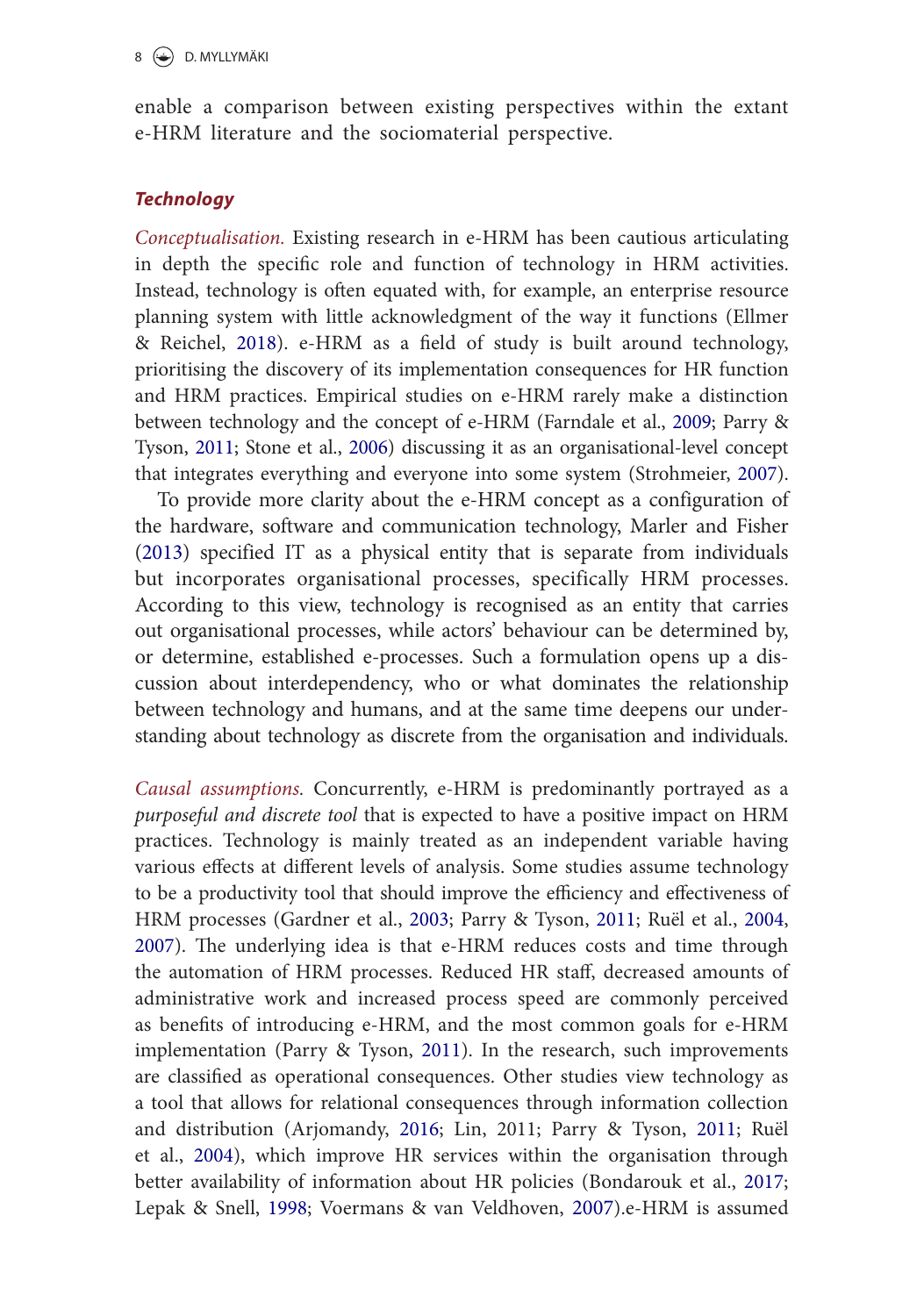to be a *powerful driving force* behind the transformation of the role of the HR function and HR professionals in organisations. These transformational consequences of technology have attracted the most attention among e-HRM studies thus far, although the conclusions from the empirical research on the causal influence are somewhat ambiguous (Bondarouk et al., 2017; Ellmer & Reichel, 2018; Francis et al., 2014; Marler & Fisher, 2013; Marler & Parry, 2016; Strohmeier, 2007). For example, Marler and Fisher (2013) in their evidence-based review paper on strategic HRM and e-HRM, concluded that there is no evidence that e-HRM predicts strategic HRM outcomes, but there is evidence that strategic HRM predicts e-HRM outcomes and that the relationships are context dependent. All in all, the e-HRM literature has come up against difficulties in defining the conditions under which technological outcomes become positive and intended, acknowledging that this is a complex phenomenon that encompasses different social activities, perceptions, intentions and influences from the organisation's external and internal environment (Marler & Parry, 2016).

*Adoption and use*. The consequences of technology implementation are often linked to the adoption phase of implementation as crucial for defining technology outcomes. In their review, Bondarouk et al. (2017) identified and classified the number of technological, human and organisational factors that influence the successful adoption of technology that, in turn, influence organisational outcomes. Most studies focusing on the adoption of e-HRM acknowledge that no matter what features technology has, the role of social actions and users affect technological outcomes. The perceptions of the users, their attitudes, beliefs and cultural values have been used as a way to explain technology user behaviour, and the acceptance or resistance to the implemented technology (Heikkilä & Smale, 2011; Ruta, 2005; Stone et al., 2007; Voermans & van Veldhoven, 2007). The use of e-HRM technology is conceptualised as an appropriation, i.e. its use in line with its purpose (Bondarouk et al., 2017; Ruël & van der Kaap, 2012), which is rooted in Adaptive Structuration Theory (AST). Diffusion of Innovation (DOI) theory is another way to conceptualise the use of e-HRM technology, which explains how deeply technology is penetrated into socio-institutional systems of organisations looking at the organisational factors and institutional barriers to such penetration (Bondarouk et al., 2016; Parry & Olivas-Lujan, 2011). The work by Burbach and Royle (2013) conceptualises e-HRM technology as standardised e-HRM practices that need to be diffused across different countries within multinational corporations to be successfully implemented. The authors show the complexity and interconnection of socially constructed institutional context, organisational context with its strategies and individuals with their intentions.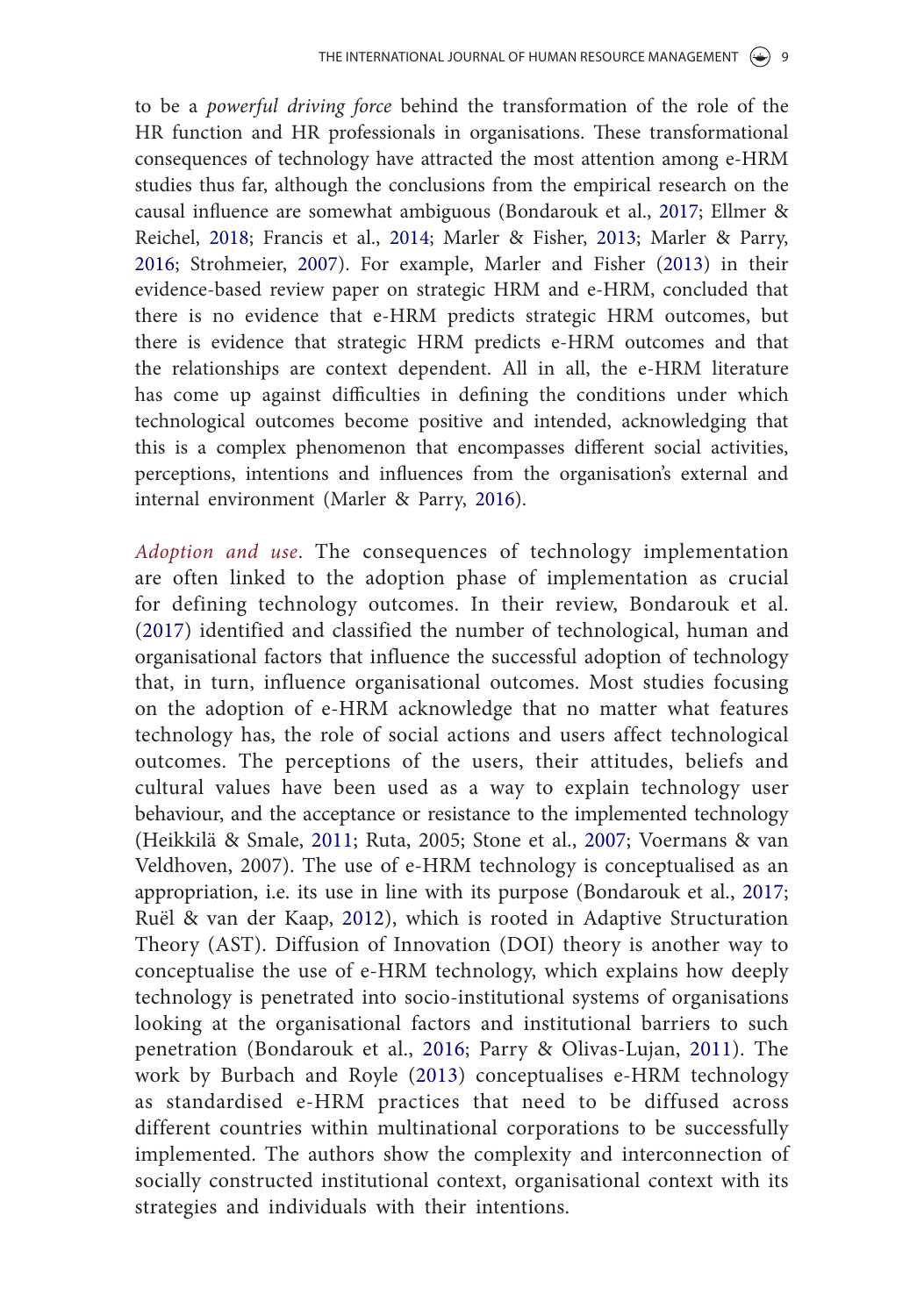*Limitations*. Despite being an essential component of e-HRM research, the attributes of technology have played a nominal role in empirical e-HRM studies, and the accompanying conceptualisations of technology have been fairly narrow. Indeed, technology within the e-HRM concept often remains a 'black box' (Ellmer & Reichel, 2018), which in turn restricts the study of complex, multiple, mobile, impermanent technologies. The current accumulated knowledge, theoretical perspectives and research questions within the e-HRM field have therefore not been able to capture the use of technology in organisations in sufficient detail.

While treating e-HRM and actors separately allows us to isolate factors and evaluate their significance, it precludes a discussion on how users, technology and social processes are related to each other, how the desired improvements happen or do not happen. The social dynamics and evolvement of technology are rarely captured in sufficient details in e-HRM studies which does not help to resolve the question of how users and what of technology matter for the production of successful consequences. Notable exceptions to this dominant conceptualisation (Dery et al., 2013; Ellmer & Reichel, 2020; Francis et al., 2014; Wiblen, 2016) view technology as an active actor playing an equally important role alongside social activities in producing and reproducing HRM practices while being an inseparable part of those practices (Ellmer & Reichel, 2018, 2020).

# *Actors*

*Conceptualisation*. Research within e-HRM has directed considerable attention at the direct users of technology and, in particular, their competencies and skills in using the technology, and their acceptance of technology. Key factors examined include the engagement of the users, their training and skills (Bell et al., 2006; Parry & Tyson, 2011), attitudes towards e-HRM (Voermans & van Veldhoven, 2007), as well as age and gender (Gardner et al., 2003).

*User behavior.* The Technology Acceptance Model (TAM) and its variations have influenced e-HRM studies by explaining user behaviour based on their perceptions and behavioural intentions (Heikkilä & Smale, 2011; Marler & Dulebohn, 2005; Voermans & van Veldhoven, 2007). From this point of view, perceptions largely determine whether people will use the technology in question or not. Various studies within e-HRM explore through qualitative and quantitative studies different obstacles to and enablers of e-HRM acceptance, to name a few: standardisation of language (Heikkilä & Smale, 2011), communication strategies and activities (Cronin et al., 2006), and support of top management (Hannon et al., 1996).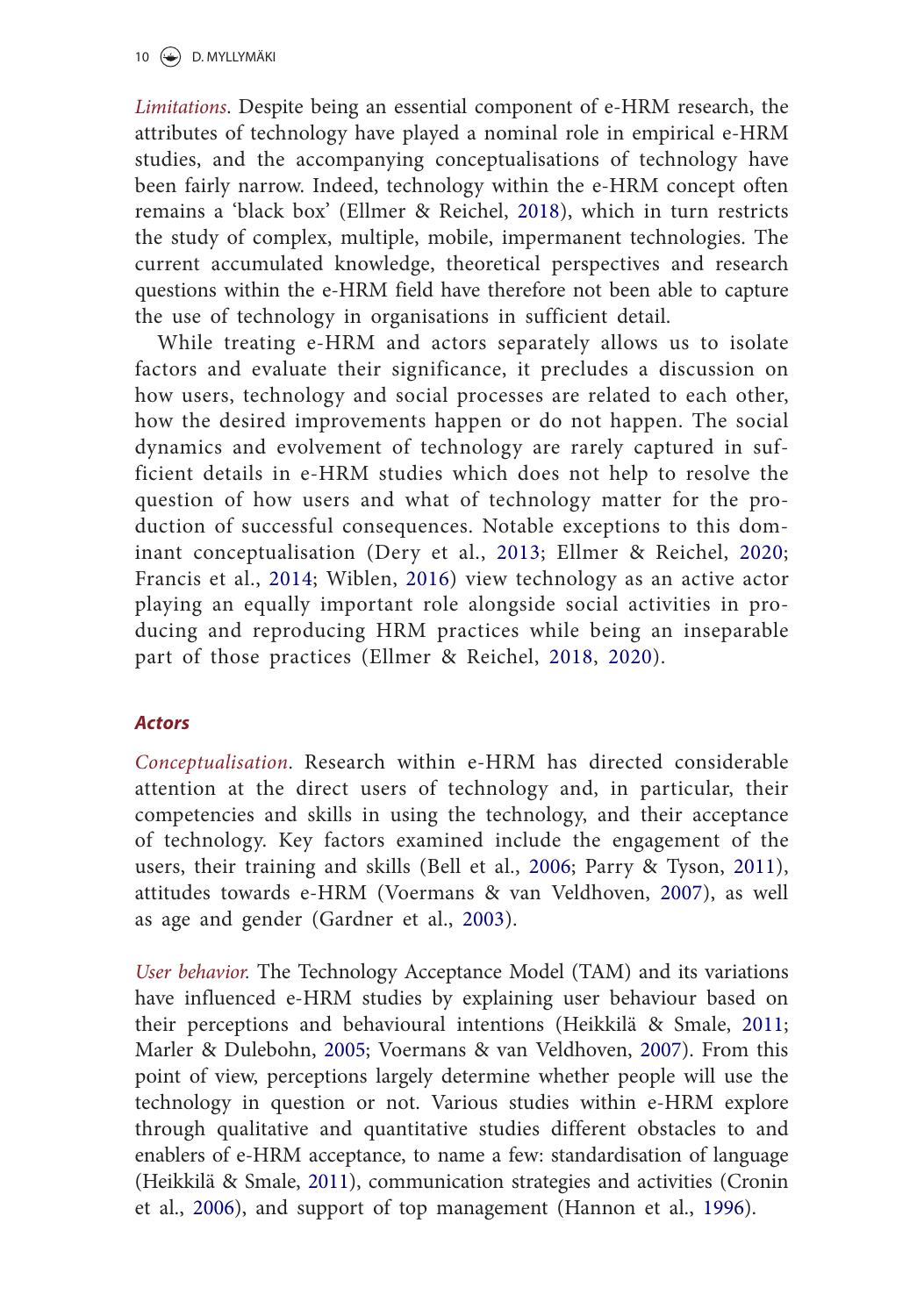The TAM model helps to explain the motivations for accepting or rejecting the technology. It does not, however, include a focus on what technology use entails or how it is affected by perceptions, which means it is not well suited to capturing the use of technology once it is adopted. A major factor behind the formation of users' perceptions about technology is social influence (Fulk et al., 1987), that is to say, technology acceptance is shaped through social interactions and a desire to conform within the work group (Heikkilä & Smale, 2011). Whilst belonging to a work group helps to determine whether technology will be used and how, still little is known about how agreement within the group is reached. In addition to TAM, studies have also applied institutional theory (Burbach & Royle, 2013), Adaptive Structuration Theory (Bondarouk et al., 2017), and Discourse theory (Wiblen, 2016) to explain how users create a shared understanding of e-HRM usefulness for HRM processes. Such interpretivist approaches to studying e-HRM are represented by a small but growing amount of studies within e-HRM that explore the implementation of e-HRM in the interaction between actors, technology and social context.

*Actor roles.* Another central theme within the e-HRM literature is the role of the HR function and HR professionals working within it, and the transformational consequences of technology implementation. e-HRM research has been largely concerned with whether HR assumes more strategic roles in the organisation or not. The extent of HR's strategic role has been evaluated in terms of the perceptions of other internal stakeholders in the company or in terms of the official presence of HR managers in the board of directors (Marler & Parry, 2016).

While HR professionals have received much attention, line managers—another relevant user category—have received considerably less. e-HRM studies note that due to the increased use of technology, many tasks previously performed by HR professionals are being transferred to line managers (Bondarouk & Ruël, 2013). One can argue that this process is not necessarily due to digitalisation per se, and is also related to greater overall managerial involvement in HRM (Perry & Kulik, 2008; Renwick, 2003). Nevertheless, technology is expected to play a crucial role in the successful transfer of HR responsibilities from HR professionals to line managers as it facilitates the routinisation of activities for line managers and greater control over their execution.

*Limitations.* Overall, the typical way of examining individual perceptions of a newly adopted technology does not allow for understanding the experiences of actors with the technology in their everyday life. We know little about how actors respond to shifts/changes in technology, and about how and why they bring some functions into use but not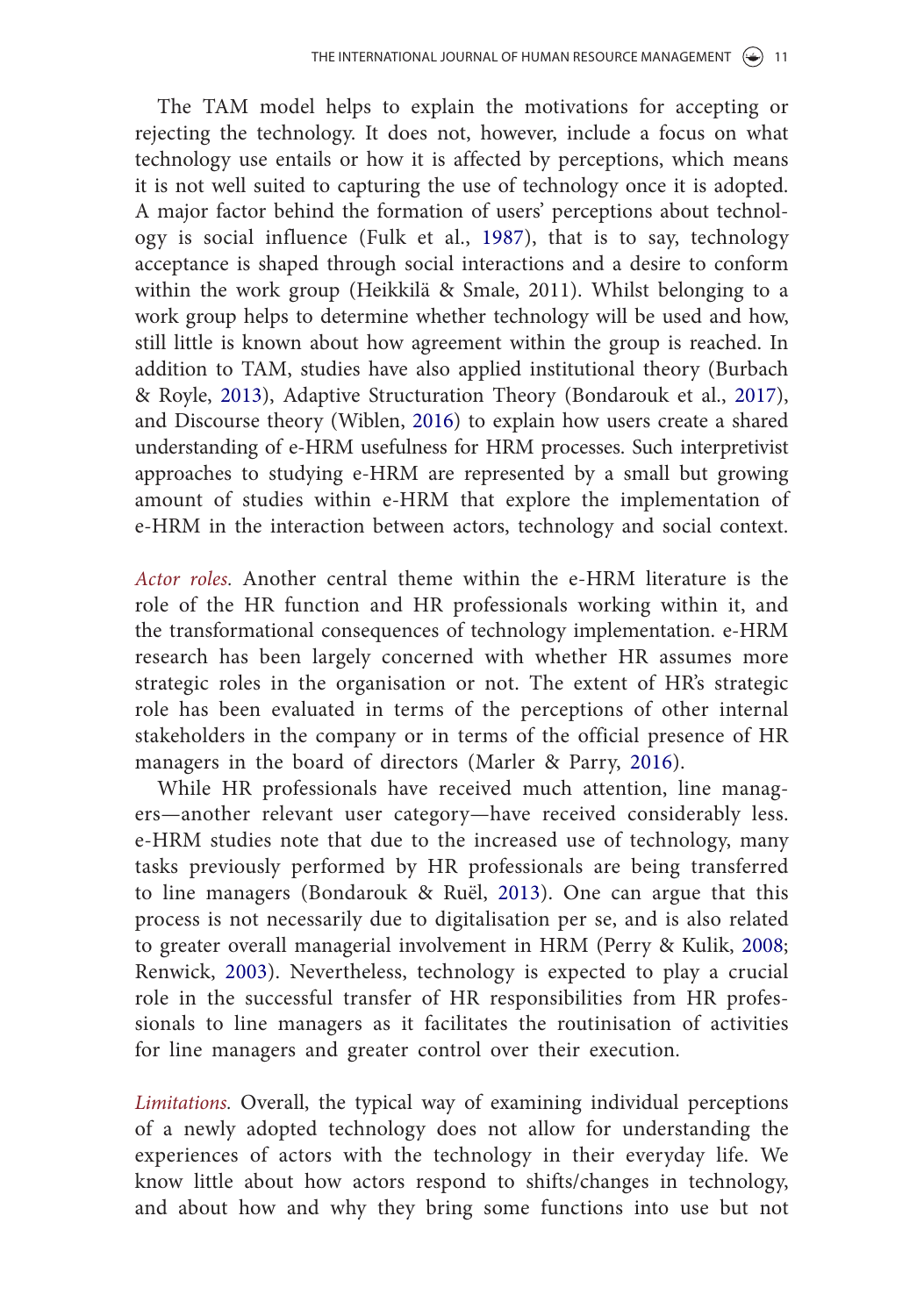others. Furthermore, neglecting the line manager perspective on e-HRM and its implementation limits our knowledge about their role in HRM practices, how HR professionals and line managers negotiate such transfer of responsibilities, how line managers cope with the transfer, and in which ways and with what intentions they use technology. e-HRM studies with an instrumental view on technology are not able to provide us with detailed accounts of interactions and connections between people and technology.

# *HRM practices*

*Conceptualisation*. HRM practices in the e-HRM literature are often equated with 'traditional', formal HRM practices (Ruël et al., 2007), such as e-recruitment, e-selection, e-performance management systems, e-compensation systems (Stone et al., 2006). Studies commonly examine different subfields, focusing on the question of whether a particular HRM practice has become more efficient after applying technology, and to what extent users accept the implemented e-practices (Stone & Lukaszewski, 2009). In addition, rather than focusing on different subfields in isolation, Ruël et al. (2007) direct attention to the firmlevel system of e-HRM; 'doing HRM' *via* 'business resource planning software, as in PeopleSoft and SAP HR' (Ruël et al., 2007, p. 281) to understand its overall strategic effectiveness. Overall, e-HRM practices are assumed to be predefined as those that are inscribed in the HRM technology.

*HRM practice outcomes.* HRM practices are often conceptualised as a path to reaching strategic HRM goals. The strategic HRM literature debates whether a universalistic 'best practice' approach leads to better performance or whether a contingency approach—the specification of HRM practices to align with company strategy—is more effective (Becker & Huselid, 2006). The literature on the strategic value of e-HRM is often based on the assumption that since standardised 'best practices' are built into HRM software and systems, the adoption of such systems may result in a more strategic role for HR professionals (Marler & Parry, 2016), along with freeing up time from non-strategic tasks.

*Implementation of e-HRM practices.* Studies focusing on the implementation of e-HRM in multinational companies (MNC) discuss HRM practices the most. The standardisation of HRM practices across borders within the MNC is often an ultimate goal for the implementation of e-HRM as MNCs strive for the efficient management of their foreign subsidiaries. Institutional theories have been applied to help to explain the successful implementation of e-HRM practices in an international setting (Burbach & Royle, 2013).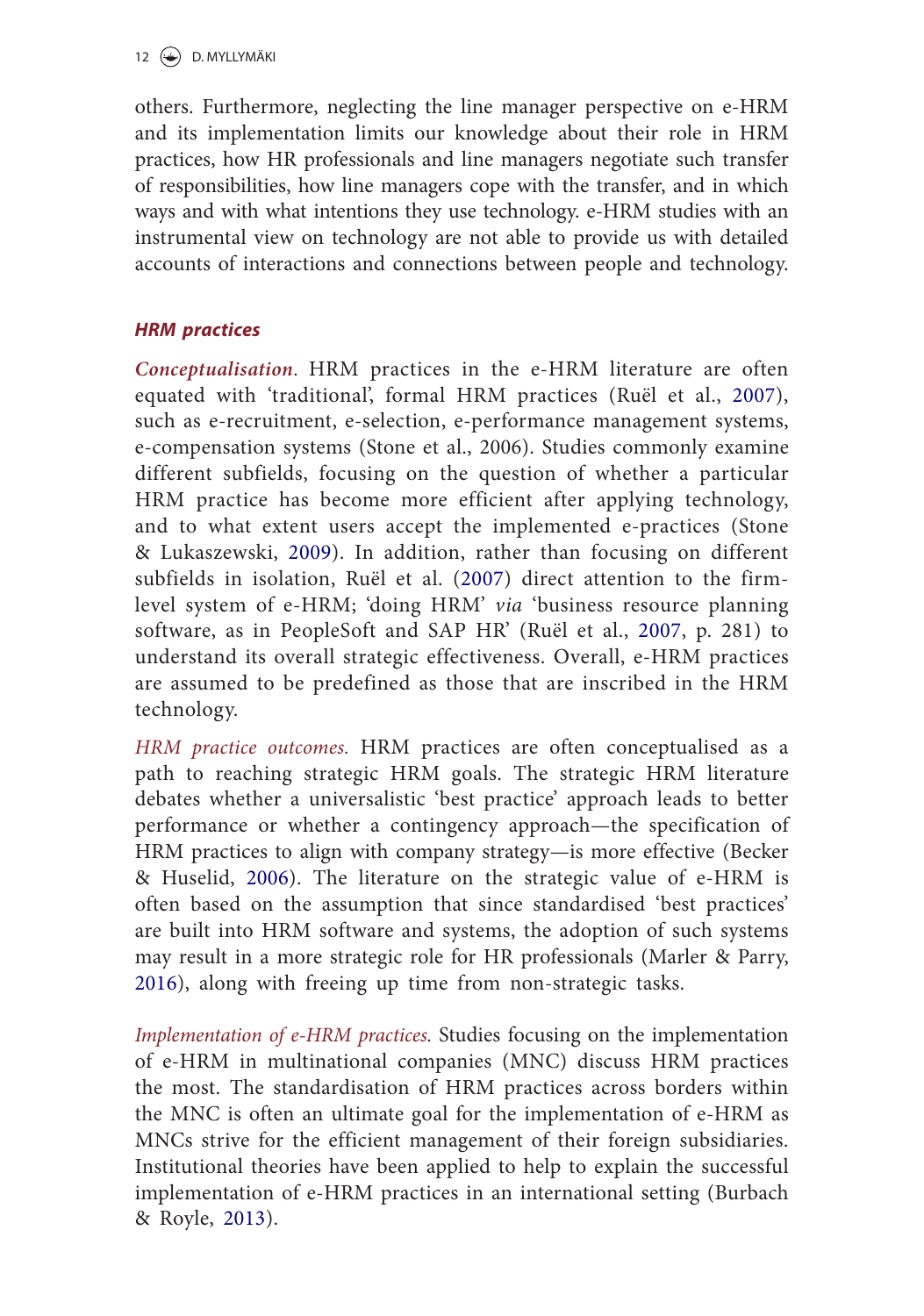Studies of implementation of e-HRM include studies that look at how technology is used by the users (Bondarouk et al., 2017; Francis et al., 2014; Ruël & van der Kaap, 2012; Tansley et al., 2013). The frequency of use and the *appropriation* of e-HRM practices (i.e. the use of the software in line with its purpose) are argued to affect the quality of HRM services (Bondarouk et al., 2017), and the value created by e-HRM (Ruël & van der Kaap, 2012). Some studies take a critical perspective, focusing on the discursive practices between line managers and HR implementation team (Francis et al., 2014), and identity construction work within the implementation team (Tansley et al., 2013). While these studies open up how the social constructions of e-HRM practices unfold through interactions within different organisational actors, the role of materiality remains largely undescribed since e-HRM and HRM practices, policies and processes are viewed synonymously.

*Limitations*. Research on e-HRM has been predominantly concerned with the fixed, normative e-practices organisations *have or intend to carry out*, rather than on what they actually do/was actually done (Bondarouk et al., 2017; Francis et al., 2014). Although such a conceptualisation can be useful, it is not an optimal starting point for studying how e-HRM practices emerge and become established, or what actions e-HRM practices entail for the actors.

Within the e-HRM literature, only a few studies exist that employ in-depth case studies and ethnographic studies to show social processes and power dynamics in organising HRM work. For example, Francis et al. (2014) studied e-HR as a discursive practice and analysed the discourse around the implementation of e-HR, exploring the power dynamics in the relationships between HR and line managers, while Dery et al. (2013) looked at the implementation process of HRIS showing how the initial intentions about the new HRIS were lost in the process as it did not match the possibilities HRIS could provide, due to what the new HRIS could afford, and decisions and actions were made around that. Those studies make the transition from normative and prescriptive HRM practices towards the analysis of how those practices are socially constructed. However, they place technology in the background by emphasising social micro-processes.

#### **Sociomaterial perspectives on e-HRM**

While the sociomaterial perspective has already received some attention in research on e-HRM, this has mostly been in the context of broader reviews or conceptual papers discussing future research (Bondarouk et al., 2017; Bondarouk & Brewster, 2016), when speculating about conflicting results of empirical studies (Marler & Parry, 2016), or in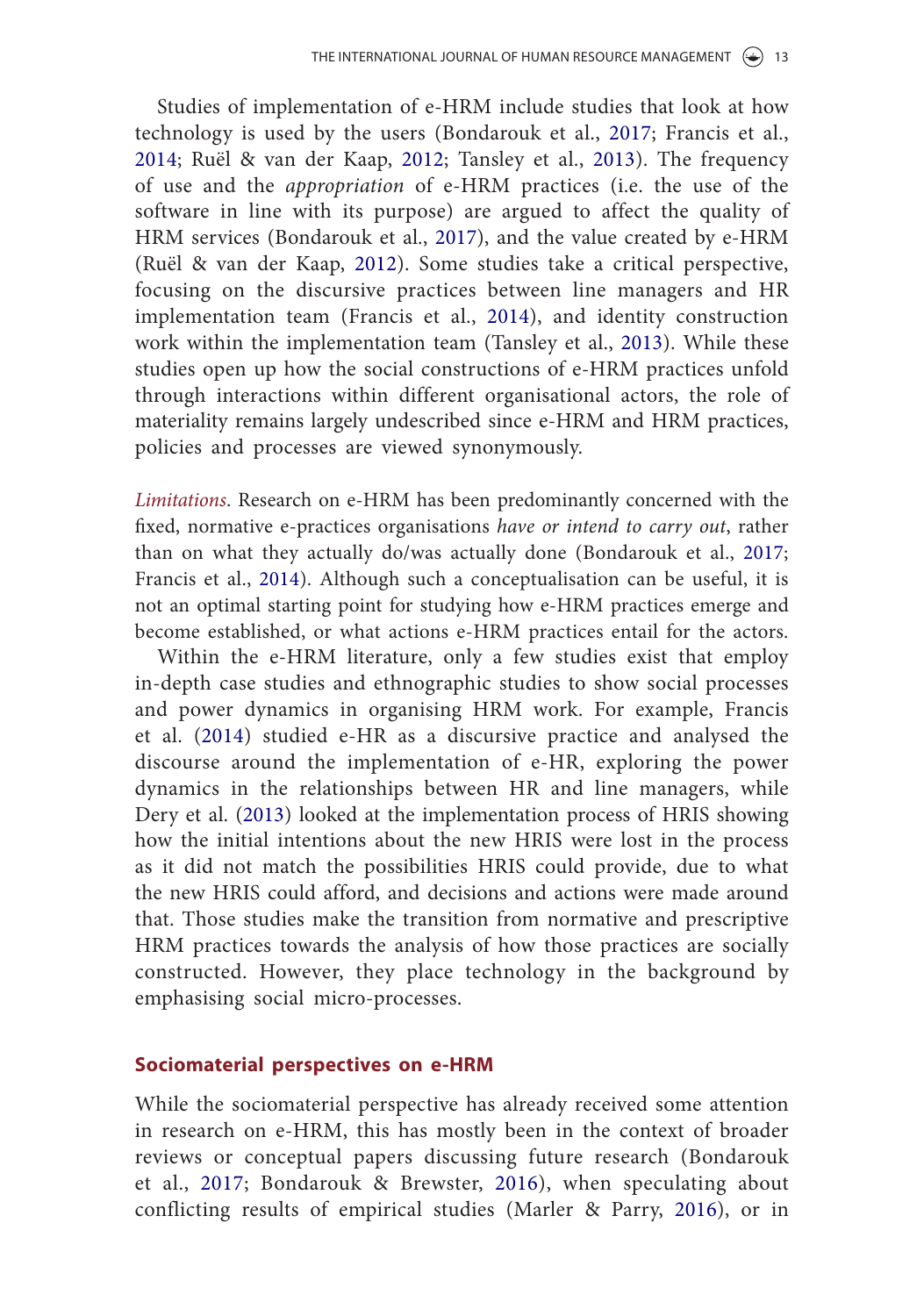reference to current conceptualisations of technology (Ellmer & Reichel, 2018; Marler & Fisher, 2013; Strohmeier, 2009). However, with a couple of notable exceptions (Dery et al., 2013; Ellmer & Reichel, 2020; Wiblen, 2016), the sociomaterial perspective has not been integrated into empirical e-HRM research. Next, the sociomaterial perspective on e-HRM is presented as a promising way of reconceptualising technology, actors and HRM practices in ways that help to address many of the limitations described in the previous section.

# *Sociomateriality*

Sociomateriality stands out as a perspective to study technology as arrangements of social and material objects, and posits that nothing is purely social or material, rather everything is sociomaterial: entities, objects, places, practices, humans. Material objects are integral to human activities, while human activities define material object's functions. Such a view implies that organisations, humans, and technology only exist in interaction with each other (Cecez-Kecmanovic et al., 2014; Leonardi, 2013; Orlikowski & Scott, 2008).

There is no one particular sociomaterial theory. Instead, there is a range of theoretical families which share sociomaterial orientations with different theoretical and ontological assumptions (Leonardi, 2013)<sup>1</sup>: structuration theory (Barley, 1986; Giddens, 1984), socio-technical systems (STS) (Mumford, 2006), Actor-Network Theory (Latour, 2005), duality of technology (Orlikowski, 1992), and the practice perspective (Schatzki, 1996; Suchman, 2007). The underlying ontological assumptions of sociomaterial theories vary; the fundamental dilemma is whether the social world is constituted by preformed entities (substantivism) or by dynamic, unfolding relations (relational thinking). The former is often referred to in the literature as the critical realist philosophical stance (Boudreau & Robey, 2005; Bygstad et al., 2016), and focuses on theorising materiality and its constitutive role in organising. Structuration theories, duality of technology and STS are the most pronounced theories in IS literature that view material objects as elements of the organisational sociomaterial structure, which is pre-formed and cannot be reduced to discrete entities. Such sociomaterial structures can enable (afford) or constrain human action, while human actors are at the centre of actions with their motivation, reflection and rationalisation.

Other sociomaterial theories such as Actor-Network theory and Mangle of Practice (Pickering, 1995) are derived from relational ontology (Emirbayer, 1997; Orlikowski, 2007). The relational view of sociomateriality considers organisations as assemblages of different sociomaterial practices,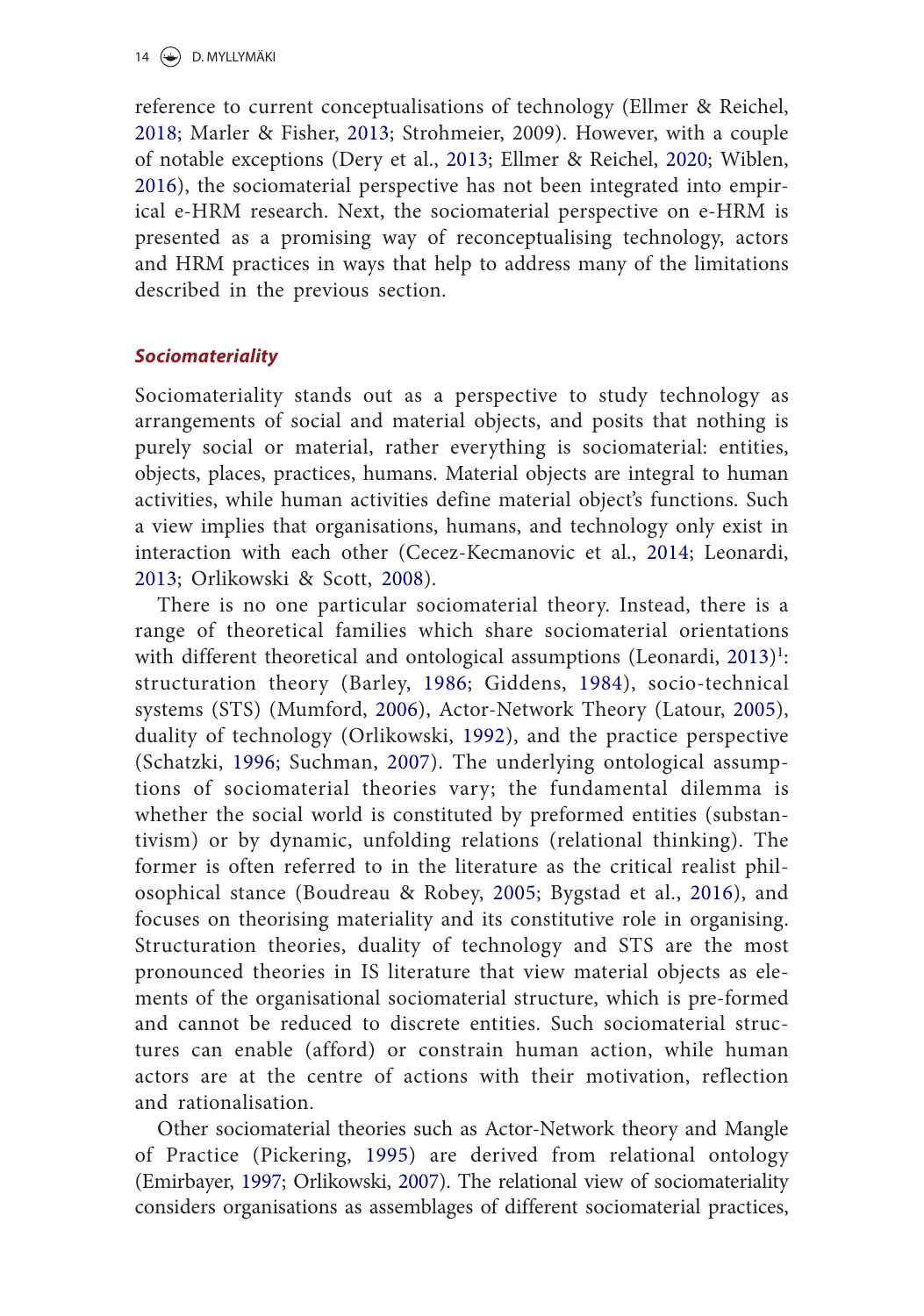where material and social are inseparable (Orlikowski & Scott, 2008). Reality is not given, but rather performed in practice through the relations of material objects and social abstracts (norms, policies, discourses, communication patterns, etc.). This implies a shift in understanding technology and people as characterised by their specific properties that interact with and impact each other, towards understanding the materiality of technology, human agency and social process as connected in the production of sociomaterial practices. All the qualities that might be commonly attributed to people—meaning-making, exercising power or control—are produced exclusively within actions or practices.

The key foundation of sociomateriality is the performative nature of practices (Barad, 2003), which explains how properties and boundaries of artefacts and people emerge out of practices. Specifically, performativity refers to when words and sentences not only describe reality, but constitute actions that change social reality (e.g. orders, vows, apologies, laws). Similarly, in some gender theories, the performativity of gender means that gender is not predefined, it is enacted when a person acts as a woman or a man (Butler, 2011). In the sociomaterial view, not only language, but also material artefacts are performative because they trigger changes in social processes through doing things. Material artefacts are thus performative when enacted in organisational life.

Enactment refers to the use of material artefacts to produce outcomes (Leonardi & Barley, 2010). Although enactment is similar in meaning to the appropriation of technology studied in e-HRM previously (Bondarouk et al., 2017; Ruël & van der Kaap, 2012), a key difference is that it is not concerned with whether users use it in line with designer intentions. In other words, when people use technology with a specific intention, they enact it by becoming entangled with it, and the result of such enactment is always uncertain since unpredictable novel patterns are always emerging. Whether being a bundle of practices, nets of activities or structural arrangements, organisations reproduce themselves in action. Actions are the main drivers for change and stability, and the main unit of analysis in sociomaterial theories.

The assumptions within sociomaterial perspectives imply a focus on the activities themselves as observable and meaningful phenomena to be analysed and understood. With the current development of artificial intelligence and workflow systems (e.g. robotic process automation, chatbots, predictive technology), it is possible to imagine modern technology performing work, but with humans and machines so closely interacting with each other, it becomes difficult to understand who or what carries out specific activities. As long as there are activities, which contribute to the sustaining of old or formation of new practices, those and the interactions within HRM are what matter the most.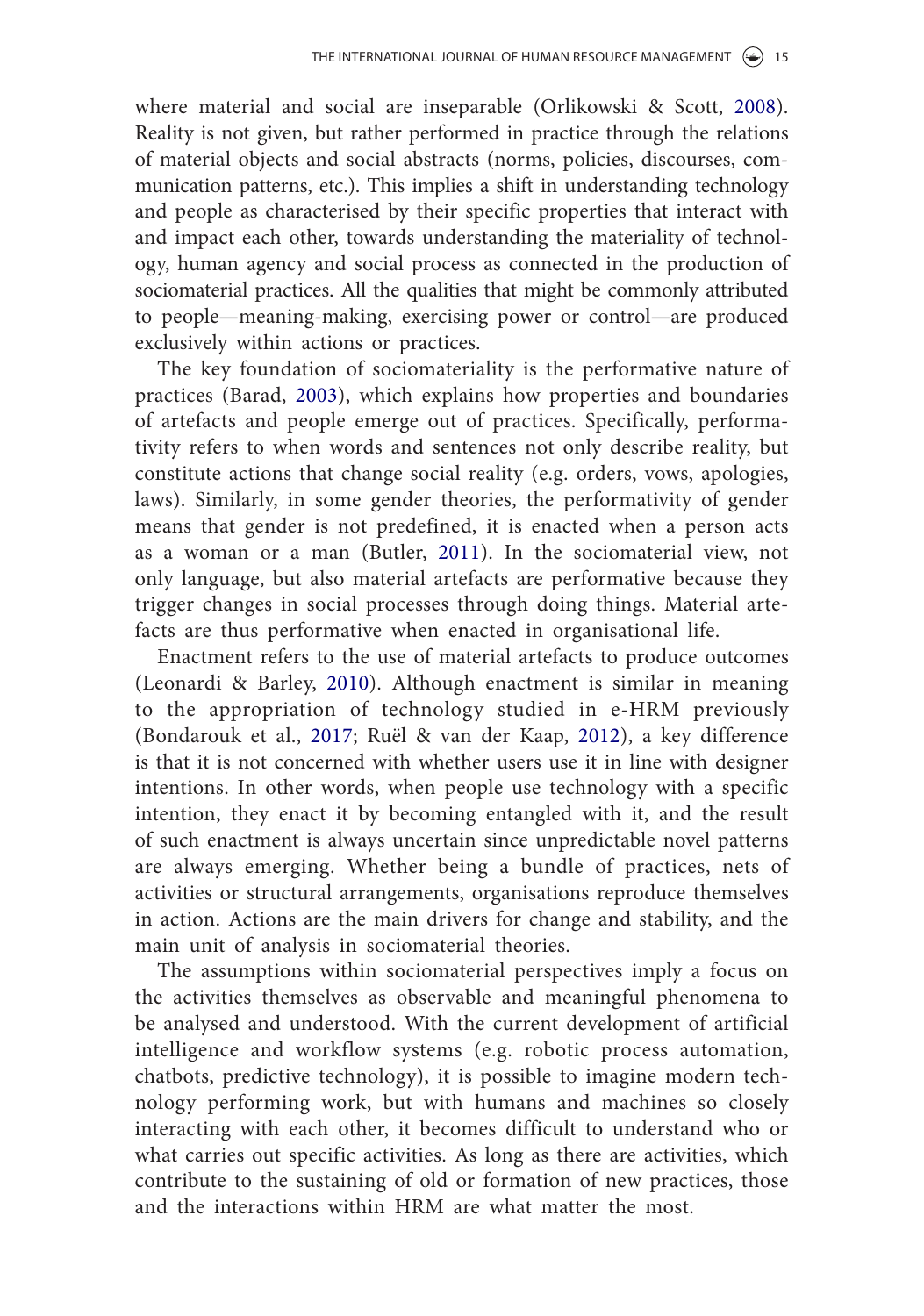What follows is a comparative review of existing e-HRM perspectives against the sociomaterial perspective to show where and how technology, actors and HRM practices differ.

# *Technology*

*Conceptualisation*. Contemporary technology such as cloud IT systems, Artificial Intelligence (AI), web-platforms, and search engines, are multiple, complex, impermanent and highly interdependent of one another. These kinds of technologies are increasingly difficult to study as an abstract, macro-level entity as has often been done in previous e-HRM studies. Sociomaterialists argue that when studying the impact of technology, closer attention should be paid to its materiality and the way it enables or constrains human activities. Leonardi (2013, p. 69) defines the materiality of technology as: '[T]he arrangements of an artifacts' physical and digital materials into particular forms that endure across differences in place and time'. It follows from this definition that material does not necessarily mean physical; in fact, information technologies have digital properties that are arranged in a certain form, making technology what it is.

The notion of materiality and its conceptualisation within the sociomaterial perspective extends our thinking about the materiality of e-HRM beyond physical artefacts and illuminates its role in HRM activities without prioritising it. Materiality is part of technology, but materiality is not only about technology. Texts, inscribed processes, checklists, reports, physical and digital spaces, bodies and clothes are also examples of material artefacts. In e-HRM literature, authors discussing the sociomaterial perspective confirm and acknowledge the complexity of technology which can better explain the empirical evidence that technology does not always lead to expected outcomes (Marler & Fisher, 2013). However, authors deny the inseparability of the material and the social, which leaves the question of connectivity between material artefacts and 'organisational process' (i.e. social) open. On the contrary, sociomaterialists aim to explain how the materiality is integral to organisational life, therefore they focus on sociomaterial practices and their materiality, rather than on sociomaterial technologies (Leonardi, 2011).

*Causal assumptions.* While e-HRM considers the impact of technology on organisational processes, sociomaterialists examine the possibilities that materiality creates for actions, i.e. affordance (Leonardi et al., 2012). From a sociomaterial view, technology cannot determine human activities, instead it can only offer some functional possibilities that human actors need to realise (Gibson, 1979). Materiality makes certain actions possible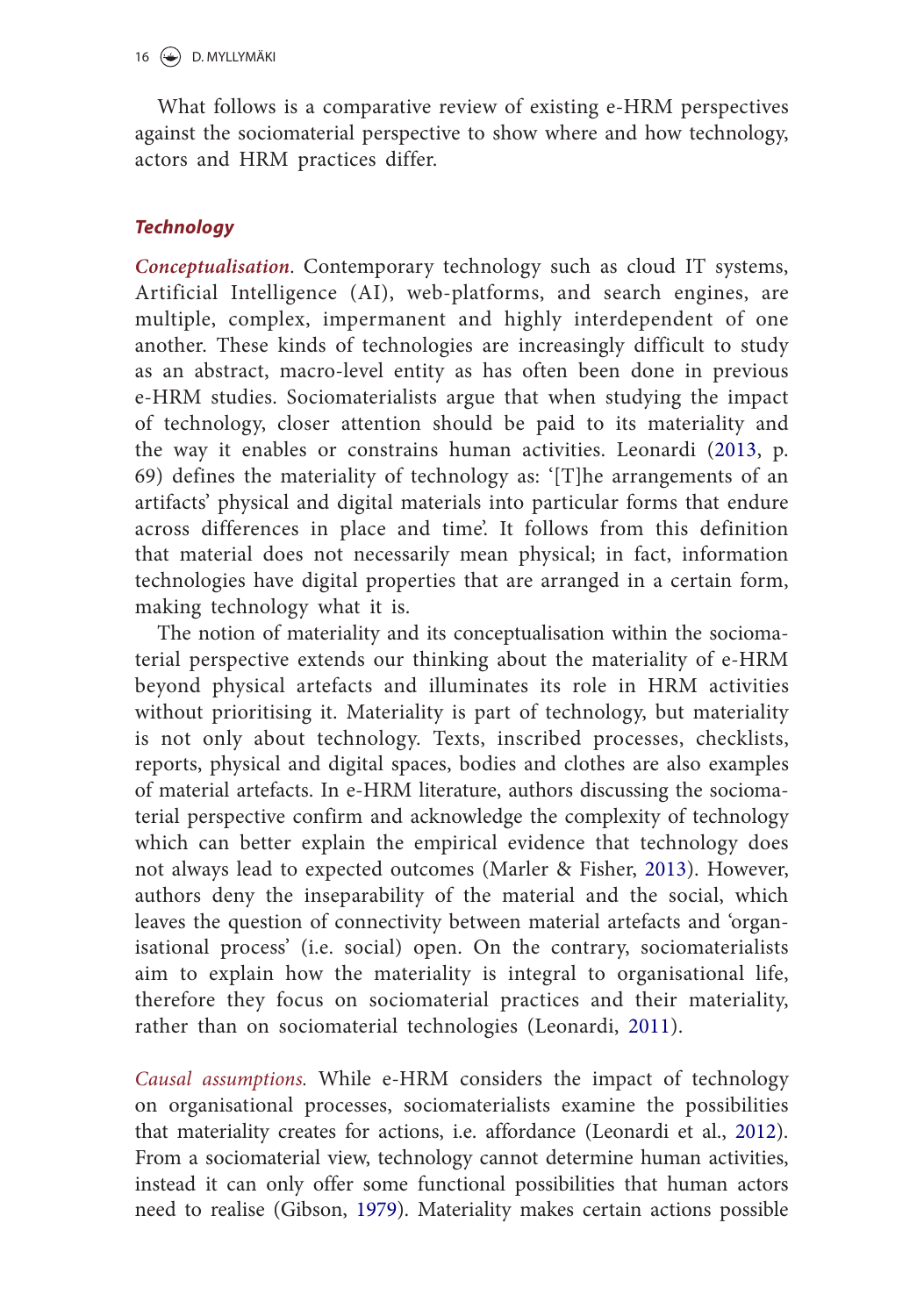and constrains others (i.e. makes it impossible or difficult to achieve). Affordances thus only exist in relation to actors, which means that people need to perceive the function that material objects offer them. One example from nature that illustrates this well is that while water for most species do not afford walking on its surface, it does for some insects (Gibson, 1979).

Affordances are not obvious and do not follow from the designers of a technology, rather actors learn about affordances through their encounters with artefacts (Hutchby, 2001). For instance, keeping a record about its employees in the system creates possibilities for analysing employee data, but the full range of activities possible with the data can only be understood from working with the employee data in the system. The focus on affordance of material artefacts means a shift in focus from technological properties and features towards enactment of materiality into social processes.

*Adoption and use.* In comparison to existing e-HRM literature, which is largely concerned with predicting outcomes, studies within the sociomaterial perspective aim to uncover explanatory mechanisms that underlie emergent outcomes. The sociomaterial perspective is largely uninterested in whether people use, misuse or reject the technology as it is mostly the case in the existing perspectives of e-HRM. It considers organisational phenomena as emergent from the ongoing stream of activities that trigger new activities or sustain old ones.

Furthermore, organisational life is always bound by materiality and not only during the adoption period. The materiality of technology is dynamic and changes in relation to ongoing social processes outside or within the organisation (e.g. adapting functionality of technology by internal users, data protection legislation, developers' updates), which is why the adoption period is not necessarily the only period relevant for realising the change.

#### *Actors*

*Conceptualisation*. The sociomaterial perspective that is based on a relational ontology in which the boundaries of the social and material are blurred facilitates the acknowledgment of a wider group of actors compared to existing e-HRM perspectives. It focuses not only on users of technology, or even just internal organisational actors, but includes anyone who participates in the company's HRM activities, to whom HRM activities are directed or who designs or uses the products of HRM activities (such as data, reports, analytics). In fact, the actors are not even necessarily humans. If material and human are equally important and not prioritised, then both participate in constituting HRM activities.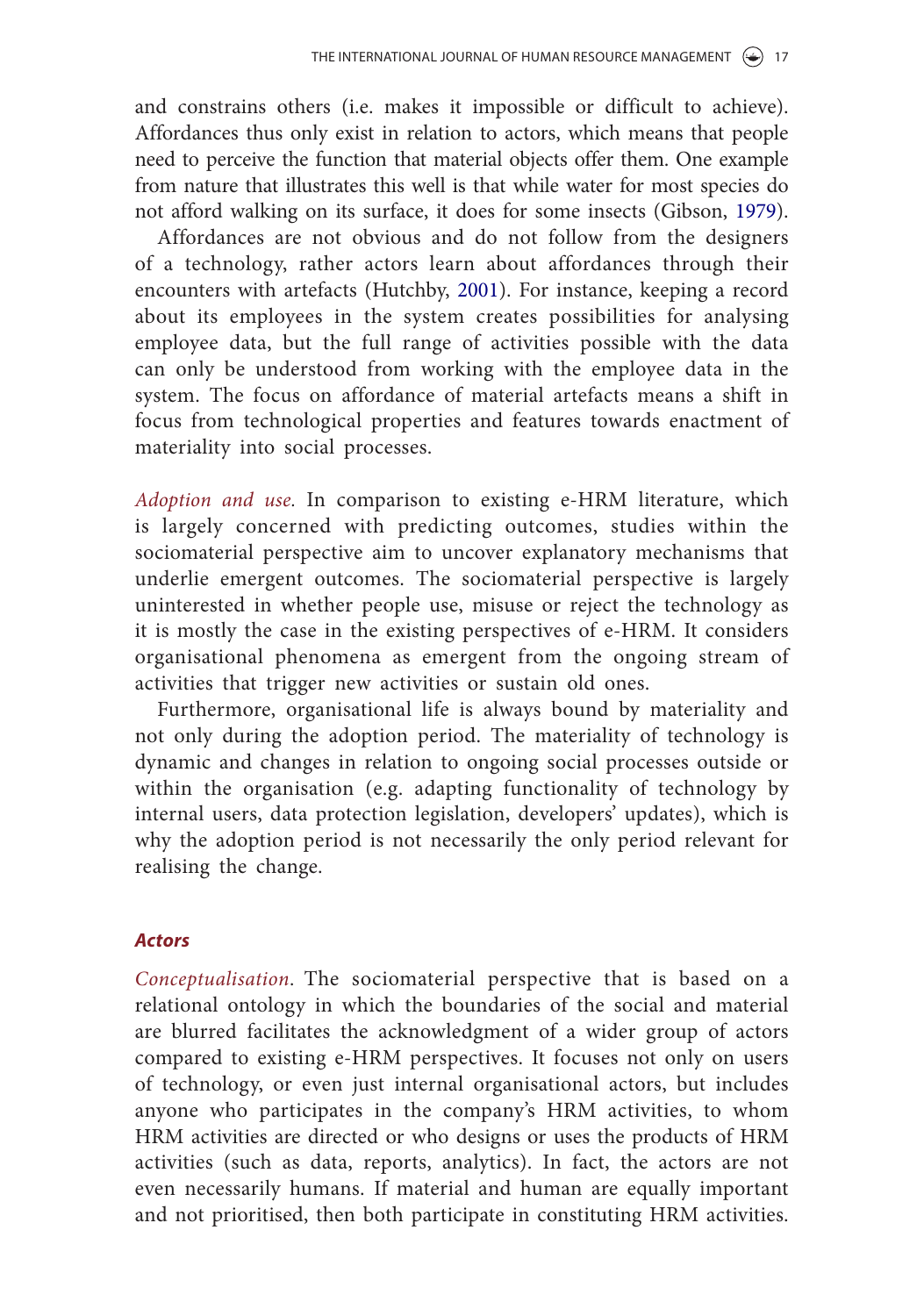*'User behaviour'*. In contrast to existing perspectives in e-HRM that are interested in the qualities of human actors, such as knowledge, competences and skills, sociomaterialists consider the capacity to act according to the individual's intentions, i.e. *human agency*. Human agency is the freedom to choose how to enact organisational practices by sustaining old practices or creating new practices. Humans exercise their agency in relation to social practices and material objects through their own interpretations of them (Orlikowski & Scott, 2008). Agency is a temporal and relational concept since agency is embedded in sociomaterial structures, which can afford or constrain the activities at a certain time and place. For example, in the research on mobile email technology, Mazmanian et al. (2013) analysed knowledge professionals' use of their mobile devices, in particular email applications, and the consequences for organisational processes. They found that, in their desire to become more in control of the work with the help of material artefacts that afforded connectivity 24/7, professionals enacted *a norm* of being continuously connected and accessible. This, somewhat conflictingly, increased their perceptions of flexibility, peace of mind and control over interactions, but also escalated their work engagement and made it harder for them to disconnect. This example illustrates how professionals exercised their agency to become more autonomous with the help of mobile technology and how it in fact shaped that agency and made them less in control of their own time. Paying more attention to the dynamic constitutive relationships between agency and materiality can provide valuable analytical insights into the work of HR professionals and how it reconfigures in practice.

An increased acknowledgement of the role of human agency in connection to technology enables us to gain a deeper understanding of how HRM technology is enacted in organisations, for instance, how actors resist and accept material artefacts and how they deal with constraints posed by material artefacts. Thus, in comparison to the existing view in e-HRM, the sociomaterial perspective looks at the evolution of e-HRM practices and how human agency and material agency bond together to produce emergent outcomes rather than nominal expected consequences.

*Actors roles.* The e-HRM literature explores whether HR function becomes more strategic or not, whereby status is evaluated on the basis of perceptions of other employees or by the HR manager's presence on the board of directors. Sociomateriality, on the other hand, may potentially contribute plausible explanations by shifting the focus from studying functional roles to studying roles defined by the 'patterned ways in which people play them' (Barley, 2015, p. 6). Roles are part of organisational work systems and are relational to other roles played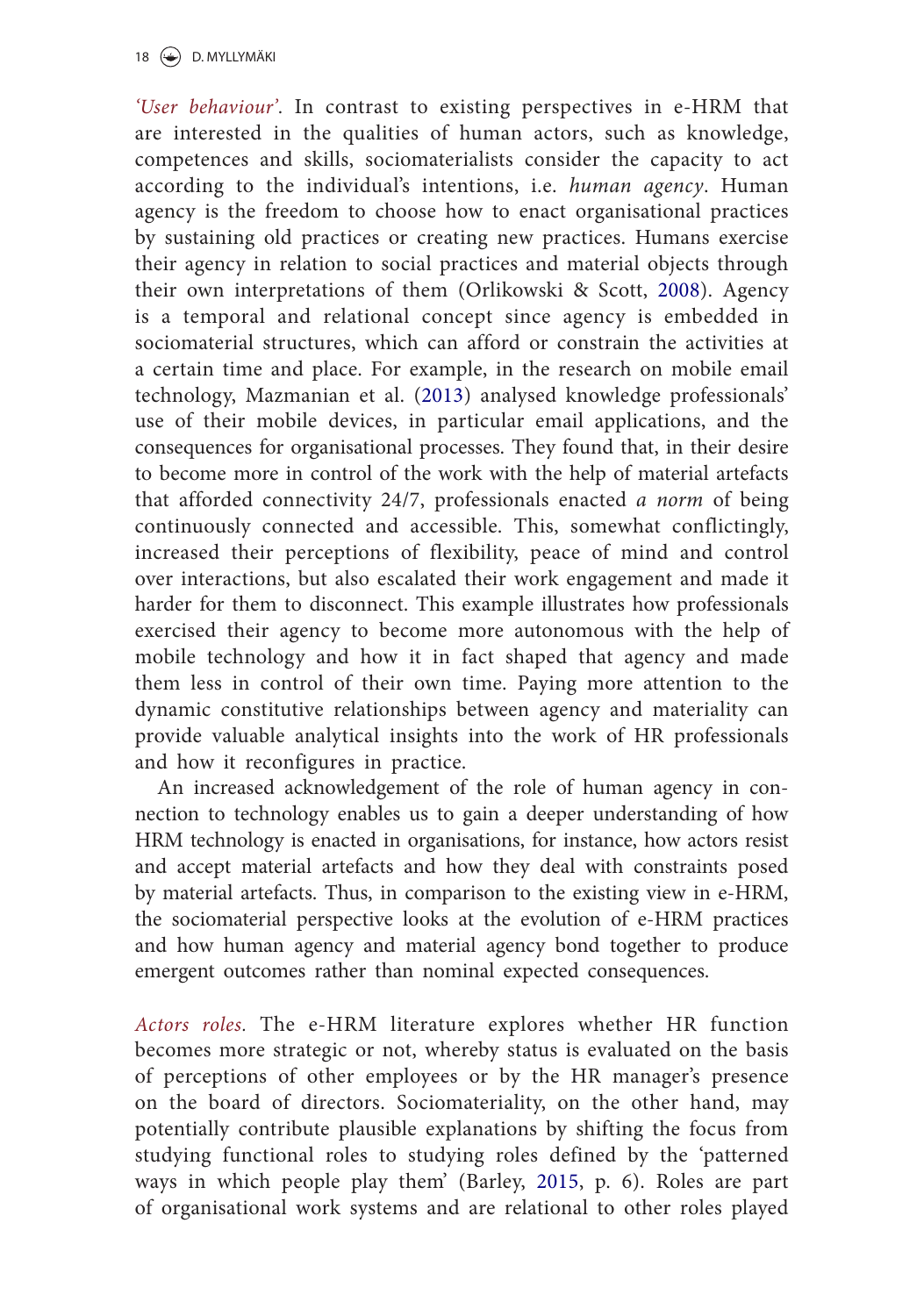by other occupational groups. In other words, roles are about what HR does daily and how, their communication patterns, whether they have and use their influential power, how their role relates to the roles of line managers or employees rather than what is written in their job description. It offers a means to study how materiality triggers alternations in the patterned ways HR professionals complete their tasks, as well as how emergent activities of HR professionals around materiality are aligned with the activities of line managers, employees and other occupational groups within the organisation.

# *HRM practices*

*Conceptualisation*. Schatzki (2001, p. 2) defines practices as 'embodied, materially mediated arrays of human activity centrally organised around shared practical understandings'. Accordingly, practice is where material agency and human agency meet to produce actions and construct realities. Action on its own cannot create significant consequences unless actions are reproduced many times and in recognisable patterns, in other words, routinised. Thus, the analytical focus of sociomaterial studies is on practices that are routinely performed through particular arrangements of tools, discourses and human bodies.

*HRM practices outcomes.* While e-HRM literature is concerned with organisational effectiveness after the implementation of technology and the integration of intended HRM practices into it, theories grounded in sociomateriality aim to explore in more detail the effects the enactment of technology has on HRM work. In particular, what are the new activities emerging with the use of material artefacts such as cloud HRM systems or dashboards with HR data, how and why do some activities repeated over time create new practices whereas some disappear quickly? Focusing on ongoing activities allows us to distance ourselves from the supremacy of human actions, perceptions and intentions of users or technological artefacts, and instead to try to understand the reasons behind activities becoming new norms. Like the earlier example of the study by Mazmanian et al. (2013), it is about how the new practice of being constantly connected became new normality when employees saw an opportunity in using mobile email to become more flexible and in control over work interactions. This example illustrates the emergence of unexpected outcomes through the enactment of new technological artefacts, such as mobile email.

*HRM practice 'implementation'.* According to the sociomaterial view, normative HRM practices as discussed in e-HRM literature are materialised in text, instructions, technologies, discourses, and artefacts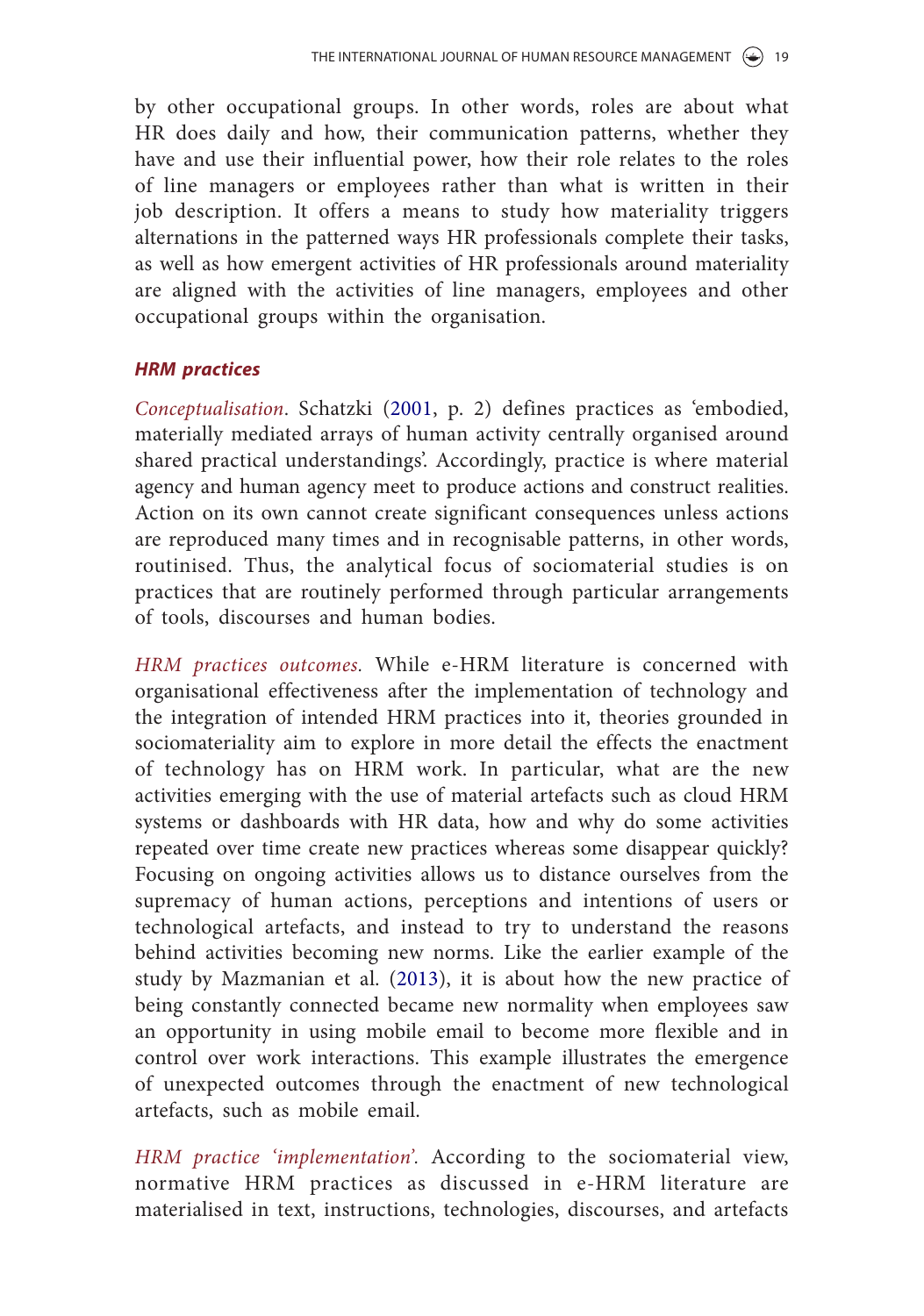that certainly do play an important role in how real activities unfold. Given the dynamic nature of real practices, their temporality and situatedness, HRM practices implemented within the organisation would not lead to mirroring those in reality. Rather, the practices would be shaped and reshaped through their enactment. Sociomateriality provides a means for looking at how normative HRM practices are executed in real-time by allowing us to explore the power structures, the conflicts that arise in relation to material artefacts, different discursive practices that carry meanings, and intentions for the implementation of technological material artefacts.

# **Integrating a sociomaterial perspective: A research agenda**

Against the background of the comparative review above, a future research agenda on e-HRM is presented below based on how the sociomaterial perspective can be used to extend our understanding of the interplay between HRM and technology. In the presentation of the research agenda, an artificial separation is made between technology, actors and practices to show where the focus within these three dimensions should lie when studying e-HRM from a sociomaterial perspective. The proposed research agenda is summarised in the far-right column of Table 1.

# *From technology to material artefacts*

A sociomaterial view emphasises the need for understanding how materiality is integral to social activities and encourages exploration of how materiality and human agency configure HRM work. For example, HRM work involves human bodies (HR professionals, line managers, employees) engaged in repeated activities (consulting, advising, reporting, managing, evaluating) and a variety of material artefacts (workplaces, forms, instructions, tools, computers, software, data centres). The materiality of HRM work is reflected not only in the tangible artefacts, but also more intangible artefacts like software, which only exists in relation to computers, codes, algorithms, and specifications. Therefore, when studying sociomaterial arrangements, one needs to consider the extent to which the focal practices (e.g. performance appraisal, recruitment, development discussions) are material.

The material properties of technology as such are not as central as the affordances these properties provide people with. For empirical research, this means exploring what different material artefacts enable actors to do. Enabling is different from determining since materiality does not define actors actions; instead it provides a variety of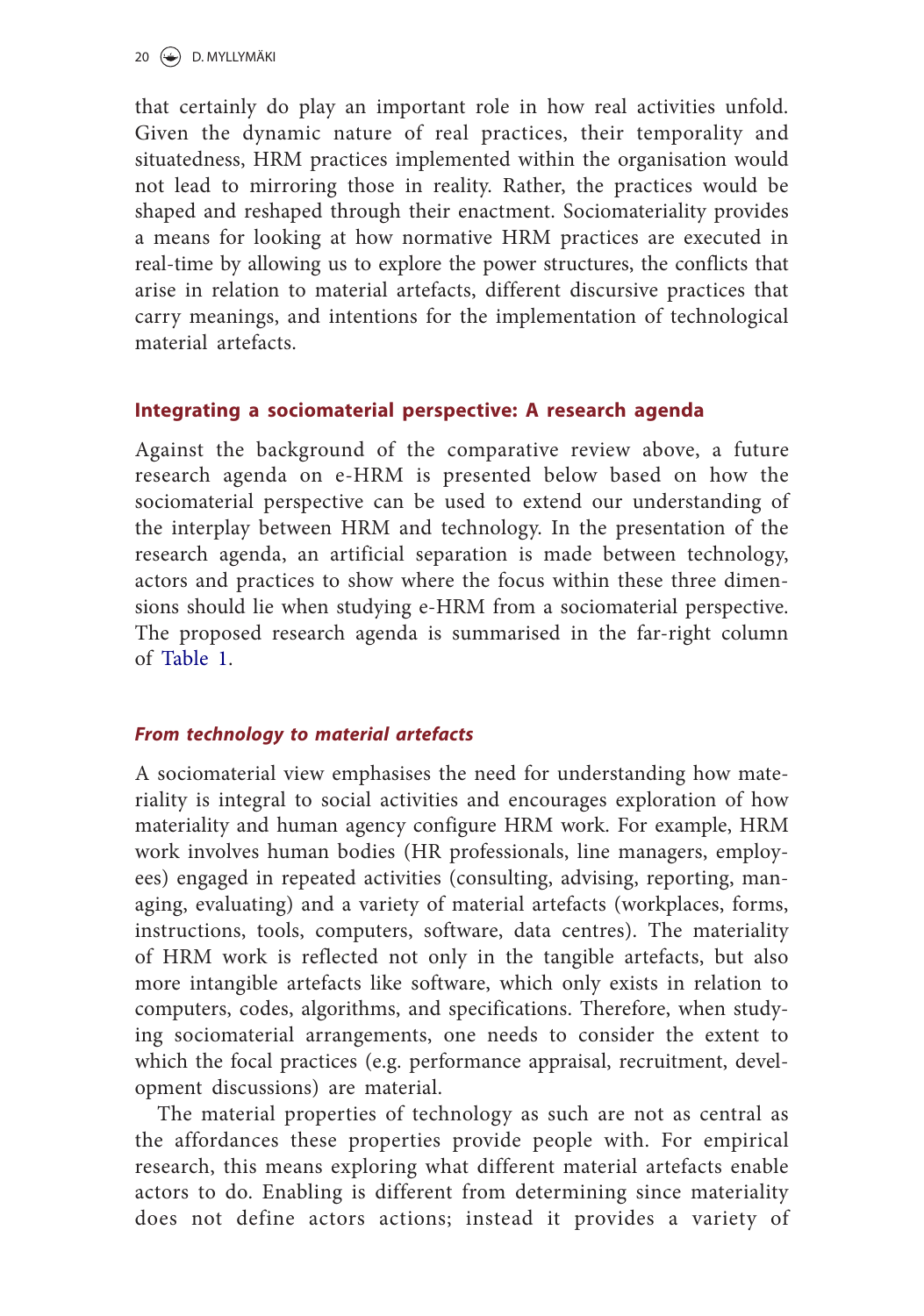possibilities for actors, but also sets the limits of what is possible. Therefore, to explore affordance, one may ask, or identify through observations, what the immediate outcomes of using a particular technology are for various organisational actors. Sociomateriality offers a particular way to express HRM work through the engagement of material and social, repositioning it against the interactions of entities such as HR professionals and line managers, or line managers and employees. For instance, being integral to HRM work, cloud systems can produce digital spaces on the screen for HR professionals to administer human resources, initiate and support HRM processes' flow, and record employee activities, which in turn allows for generating data within databases, which feed into algorithms, analytical tables, and talent management systems.

#### *From actors to agency*

While materiality can be considered as fixed, with certain technical features imposed by the designers of a technology, affordance does not exist without human agency. Actors interpret material artefacts and perceive the affordance in line with their intentions. Affordance, as a function of technology, is not always visible or known until actors realise it in action. Hence, the roles, as situated patterned activities, that actors play in sociomaterial practices, need to be explored in greater detail. Considering the example of online platform organisations that offer jobs to contingent workers (gig workers) (Barley et al., 2017), examining the roles customers play in such platforms would be interesting. Do they only buy services? Are they encouraged to give feedback to the worker, which in turn not only evaluates the worker's performance but also feeds the data into the system's algorithms, making workers more visible or invisible, helping other customers to make choices.

In comparison to voluntarism where people are believed to act based on their interpretations of the situation despite technological constraints, theories within the sociomaterial perspective assume that human actions are limited by materiality. Only in relation to material artefacts can they exercise their agency. Thus, researchers exploring phenomena from a sociomaterial perspective need to question how people exercise their agency, including their goals and motivation.

What if their intentions do not fit the affordance of technology? How do they resolve or avoid those constraints? For example, how do line managers deal with algorithms that do not serve their own wants/needs? This dilemma may arise in the case of algorithms that strictly afford the maximising of the value of labour when managers need to find a balance between maximising the production, whilst ensuring employees' work-life balance.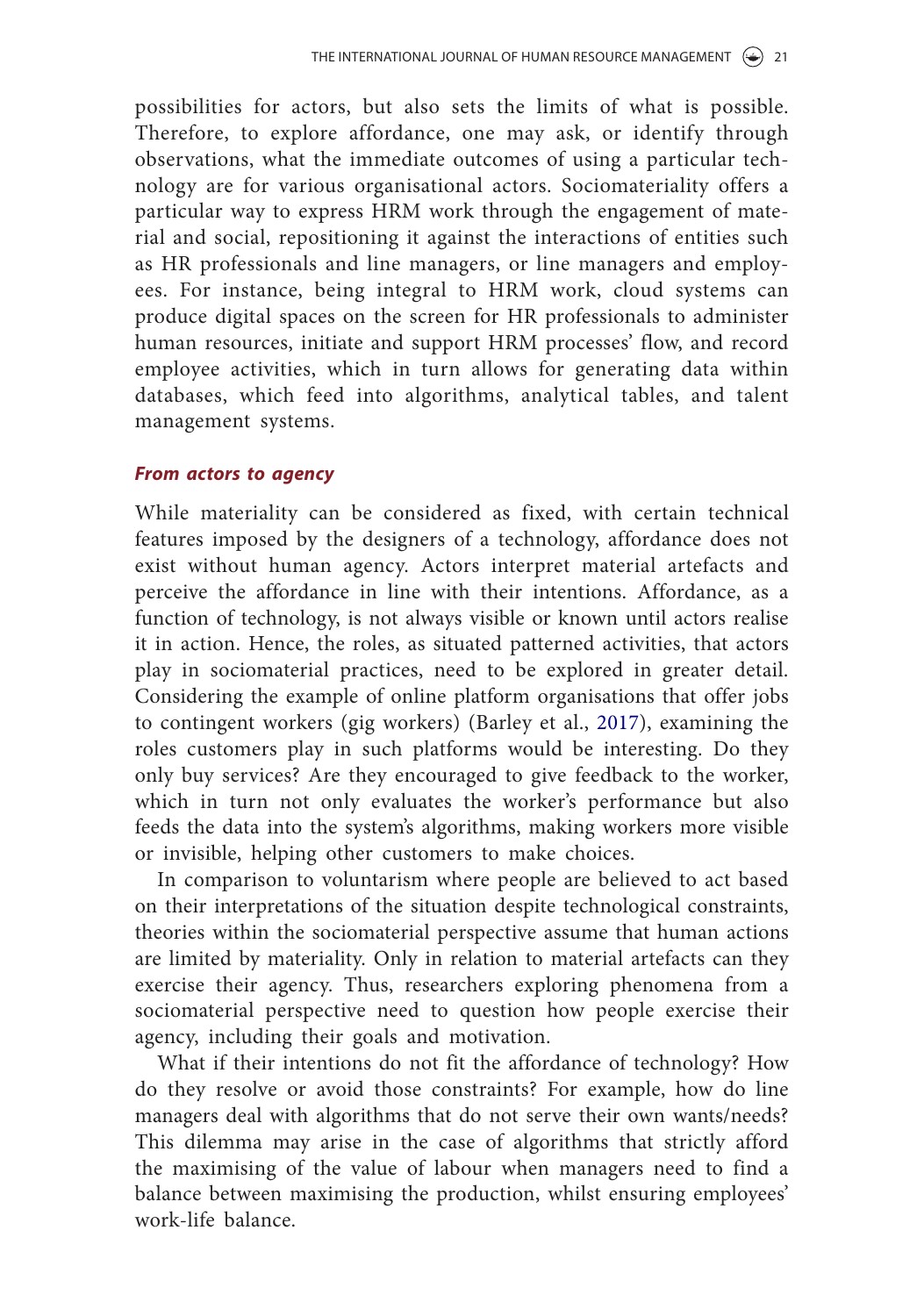A sociomaterial lens has the potential to become a powerful tool for studying machine learning and artificial intelligence since it assumes that material agency acts without intentions, without humans directly controlling its activities or understanding its algorithms of working and learning. For example, AI-based recruitment software can make a selection of the candidates without human involvement or control over AI. Acknowledging the way AI works and how it configures the recruitment practices together with humans will provide insights into the implications it has for organisational processes.

# *From HRM practice towards practicing HRM*

Adopting a sociomaterial perspective on technology enables a more detailed examination of how changes in HRM work occur during the implementation of technology in organisations. Rather than conceptualising technology as a discrete and predictable technological artefact that focuses on intended adoption and organisational effects, the sociomaterial perspective considers the enactment of technology in practice as constitutive to the production of outcomes (Feldman & Orlikowski, 2011). In other words, what is consequential is not technology as a tool or material artefact itself, but the way it is used to get work done. Therefore, future e-HRM research is encouraged to focus more closely on actions and patterns of actions (Pentland et al., 2012) in connection to material artefacts that together constitute HRM practices, as situated activities of actors or groups of actors involved in HRM work (Björkman et al., 2014).

Research needs to pay closer attention to how technology is enacted in the organisation, i.e. how its different functions are realised in everyday practice. While we might think of similarities with the adoption process, it is different in that it considers the materiality of technology to be enacted on a daily basis, sometimes re-enacted every day through routinised patterns of actions and sometimes differently due to changes in the organisational sociomaterial environment, i.e. context producing emergent outcomes. Therefore, research needs to examine the outcomes that emerge from such enactments, e.g. boundaries and forms of technology, norms, routines, meanings, power dynamics, and identities. For example, the sociomaterial perspective can be a powerful lens in studying online platforms for gig-workers since those platforms disrupt traditional HRM practices and our understanding of the employment relationship in general. For instance, how do new norms of control emerge around online platforms? What is the interplay between material artefacts, such as the rating system (Kellogg et al., 2020) and the combination of different agencies, such as customers', workers and platform providers?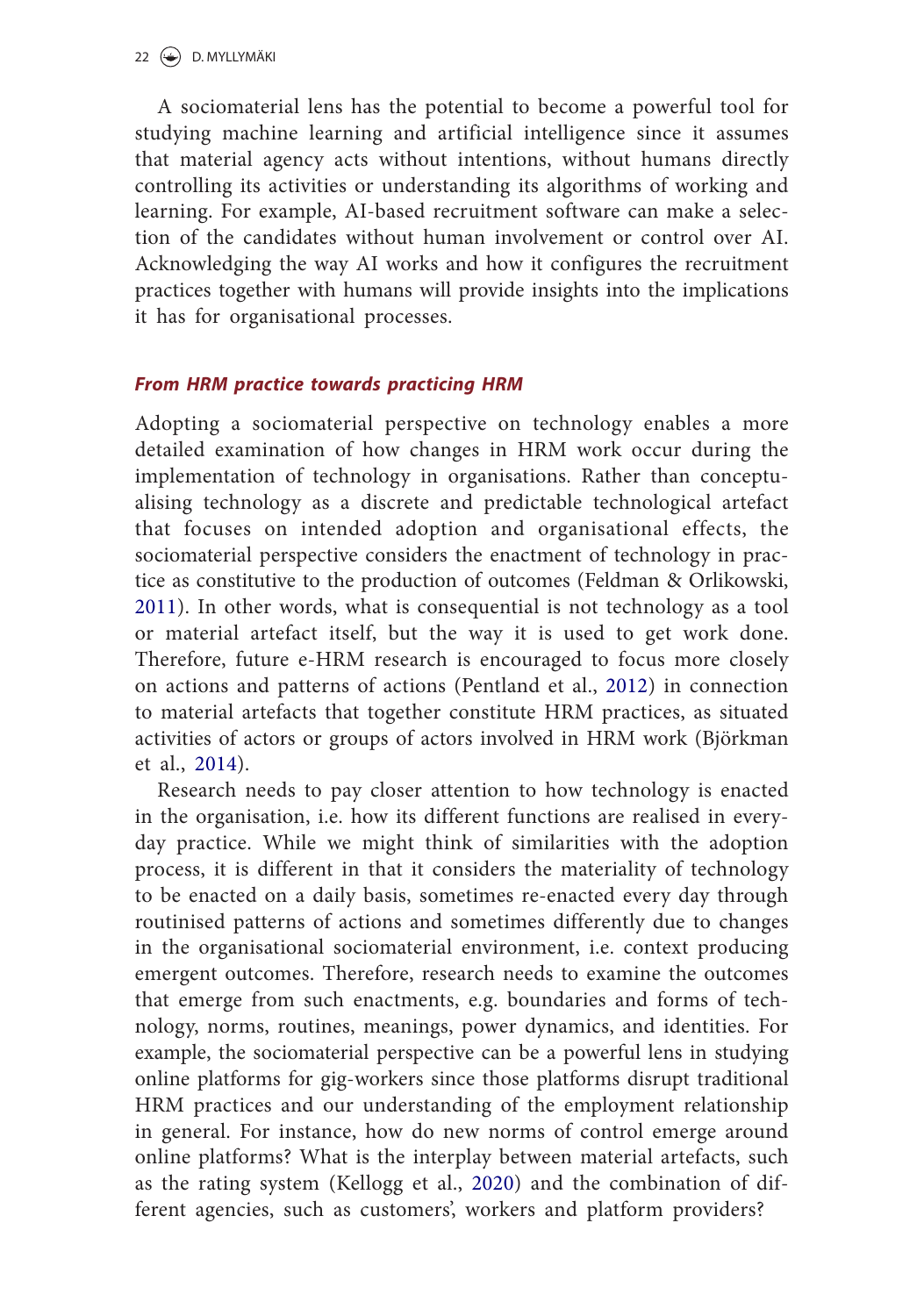#### *Methodological implications*

Empirical research should focus on describing the observed activities and patterns of actions in addition striving to explain how those are connected, and what effects they produce. Examining the practice of HRM implies following HR actors in their daily activities such as meetings, training and their people management activities, and studying the material artefacts in their production of activities (Cecez-Kecmanovic et al., 2014).

Since work is highly situated, most people cannot describe the specificity of their work outside their stated context (Suchman, 1987). Fieldwork, which includes ethnographic methods, participant observation, shadowing and other qualitative methods is crucial in order to understand and appreciate the actual work that occurs. For example, comparative case studies might be valuable to further our understanding of how a technology unfolds in two or more organisations. Such case studies could highlight the mechanisms underlying how the same technology may lead to similar (or different) outcomes in different organisational contexts (Leonardi & Barley, 2010). Another way to study how HRM practices evolve as technology comes into use is to study it retrospectively, for example, by studying email archives or other archival data, and/or narratives that are constructed individually by occupational groups (see e.g. Nelson & Irwin, 2014).

#### **Limitations and implications for practitioners**

Whilst this paper has advocated the introduction of a sociomaterial perspective to e-HRM research it is itself not without criticism. Among the most common critiques is the failure by researchers to give equal importance to the material and social, leaving the material behind while 'agency and interpretations came to the fore' (Barley, 2015; Cecez-Kecmanovic et al., 2014). Commentators see at least two reasons for this: the theories used (Barley, 2015) and associated methods deployed have relied heavily on interview data (Cecez-Kecmanovic et al., 2014). Therefore, balanced decisions about the methods and theories applied that are capable of acknowledging both the material and the social are essential in pursuing a sociomaterial approach.

In order to pursue the aim of the paper—to draw a parallel between existing perspectives of e-HRM and a sociomaterial perspective—some generalisations about those perspectives had to be made. Whilst there was an attempt to acknowledge important exceptions, as well as the advantages and limitations of the existing perspective, it can nevertheless be argued that the review may have over-simplified the boundaries between the two perspectives in places.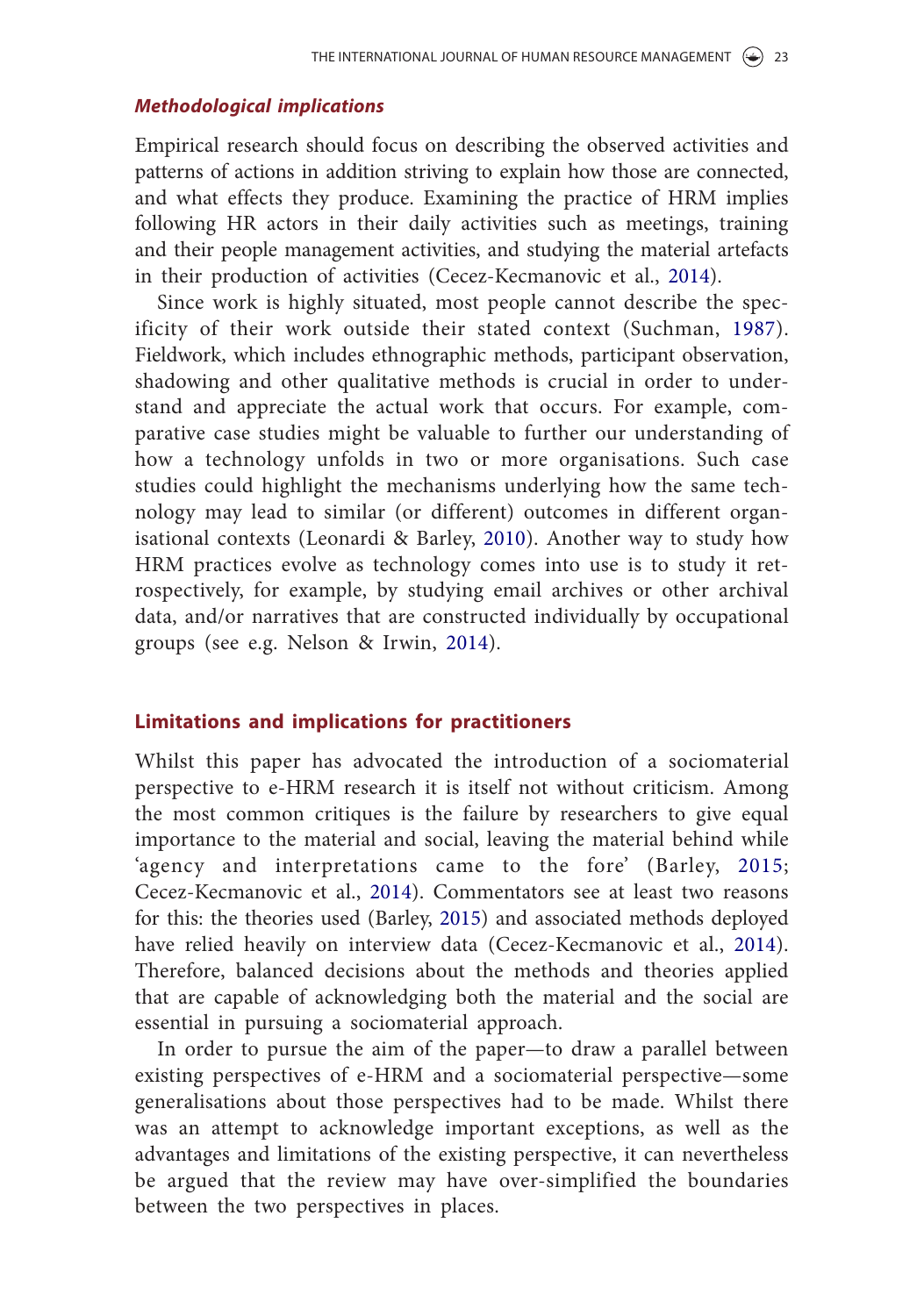Nevertheless, applying a sociomaterial perspective has practical as well as theoretical implications. The practical implications for organisations concern how sociomateriality directs attention towards the issue of how artefacts are used and experienced in everyday activities, instead of simply focusing on the artefacts themselves. It implies different ways of measuring success than simply counting the number of accounts created in recently installed software. By putting everyday activities at the centre, sociomateriality can support the practical relevance of research through enhanced engagement with practitioners during the data collection, bringing in the practitioners' reflections rather than producing reports and prescribing a cure.

# **Conclusion**

Through a comparative review of the e-HRM and sociomaterial literature, the aim was to show how concepts from theories grounded in sociomateriality can provide new, complementary ways to explain the interplay between technology, actors and HRM practices. The literature review suggests that theorisation in e-HRM research mostly concentrates on exploring causal relationship between technology and user perceptions, and the influence of such relationships on HRM outcomes. As a result, e-HRM contributions have not extended far beyond the frames characterising the general HRM research.

This article argues for more research that applies theories and concepts grounded in a sociomaterial perspective, which emphasises the need to be attentive to how both the materiality of technology and the social processes occurring around it constitute HRM practices. Sociomaterial theories allow the examination of emerging patterns of activities as dynamic, multiple and indeterminate. Such an approach is critical when new ways of organising continue to emerge around technological advancements deeply embedded in everyday working experiences such as those emerging around mobile technology, platform organisations, internet communities, and monitoring technologies.

# **Note**

1. This paper only provides a brief introduction to some shared concepts across those theories and does not aim to promote one particular theory

# **Acknowledgements**

I would like to thank Adam Smale and Jennie Sumelius for reading through several drafts of this paper and offering valuable suggestions to refine my arguments along the support in the revision process. I also thank reviewers for their constructive feedback which helped me to substantially improve the paper.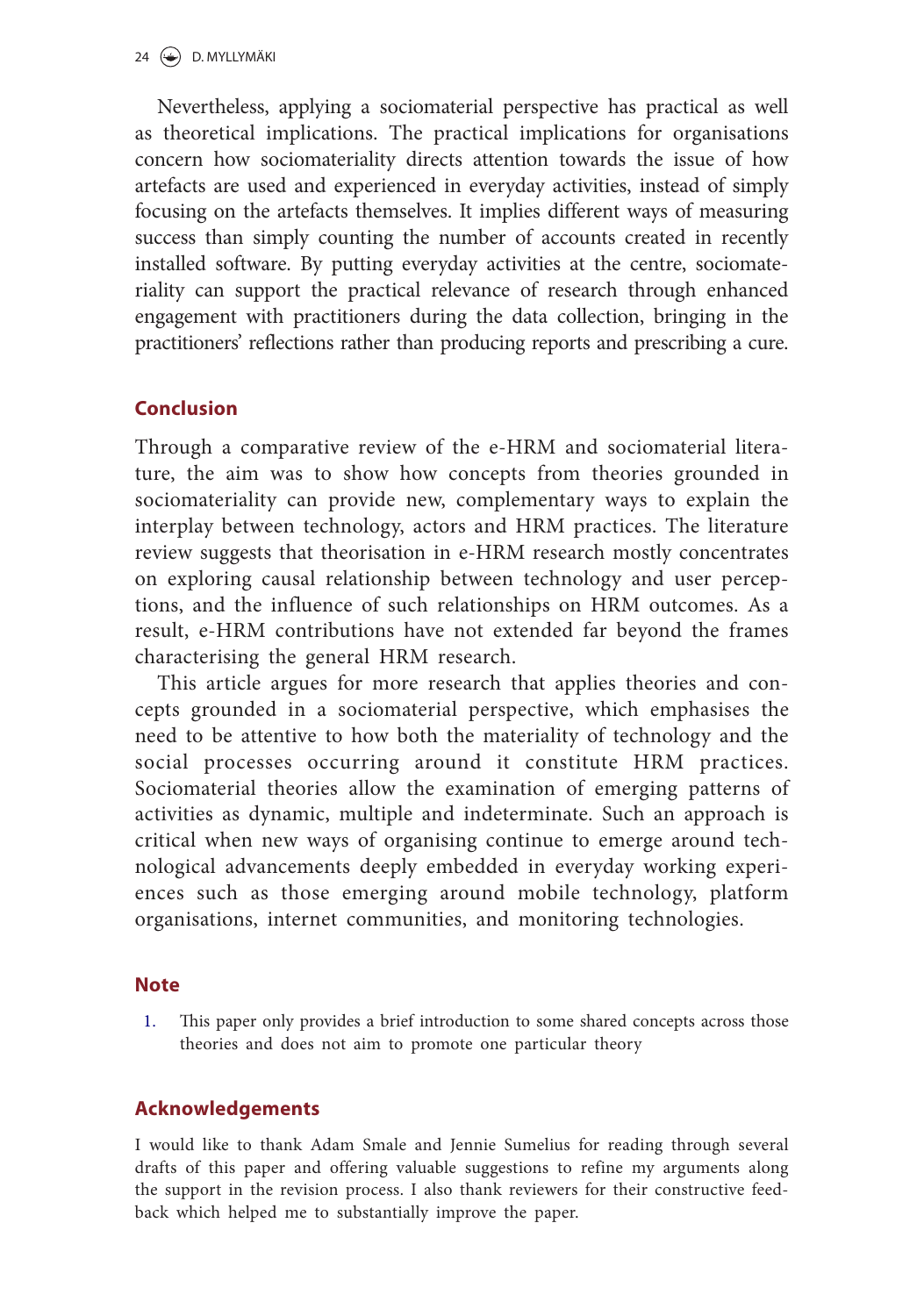#### **Disclosure statement**

No potential conflict of interest was reported by the authors.

#### **Funding**

KAUTE-Säätiö.

#### **Data availability statement**

Due to the nature of the review study, no new data associated with the study were produced. Data sharing does not apply to this article.

#### **References**

- Arjomandy, D. (2016). Social media integration in electronic human resource management: Development of a social eHRM framework. *Canadian Journal of Administrative Sciences/Revue Canadienne Des Sciences de L'Administration*, *33*(2), 108–112. https:// doi.org/10.1002/cjas.1380
- Barad, K. (2003). Posthumanist performativity: Toward an understanding of how matter comes to matter. *Signs: Journal of Women in Culture and Society*, *28*(3), 801–831. https://doi.org/10.1086/345321
- Barley, S. R. (1986). Technology as an occasion for structuring: Evidence from observations of CT scanners and the social order of radiology departments. *Administrative Science Quarterly*, *31*(1), 78–108. https://doi.org/10.2307/2392767
- Barley, S. R. (2015). Why the internet makes buying a car less loathsome: How technologies change role relations. *Academy of Management Discoveries*, *1*(1), 5–35. https://doi.org/10.5465/amd.2013.0016
- Barley, S. R., Bechky, B. A., & Milliken, F. J. (2017). The changing nature of work: Careers, identities, and work lives in the 21st century.
- Barley, S. R., & Kunda, G. (2001). Bringing work back in. *Organization Science*, *12*(1), 76–95. https://doi.org/10.1287/orsc.12.1.76.10122
- Becker, B. E., & Huselid, M. A. (2006). Strategic human resources management: Where do we go from here?*Journal of Management*, *32*(6), 898–925. https://doi. org/10.1177/0149206306293668
- Bell, B. S., Lee, S. W., & Yeung, S. K. (2006). The impact of e‐HR on professional competence in HRM: Implications for the development of HR professionals. *Human Resource Management*, *45*(3), 295–308. https://doi.org/10.1002/hrm.20113
- Beulen, E. (2009). The contribution of a global service provider's Human Resources Information System (HRIS) to staff retention in emerging markets: Comparing issues and implications in six developing countries. *Information Technology & People*, *22*(3), 270–288. https://doi.org/10.1108/09593840910981446
- Björkman, I., Ehrnrooth, M., Mäkelä, K., Smale, A., & Sumelius, J. (2014). From HRM practices to the practice of HRM: Setting a research agenda. *Journal of Organizational Effectiveness: People and Performance*, *1*(2), 122–140. https://doi.org/10.1108/ JOEPP-02-2014-0008
- Bondarouk, T., & Brewster, C. (2016). Conceptualising the future of HRM and technology research. *The International Journal of Human Resource Management*, *27*(21), 2652–2671. https://doi.org/10.1080/09585192.2016.1232296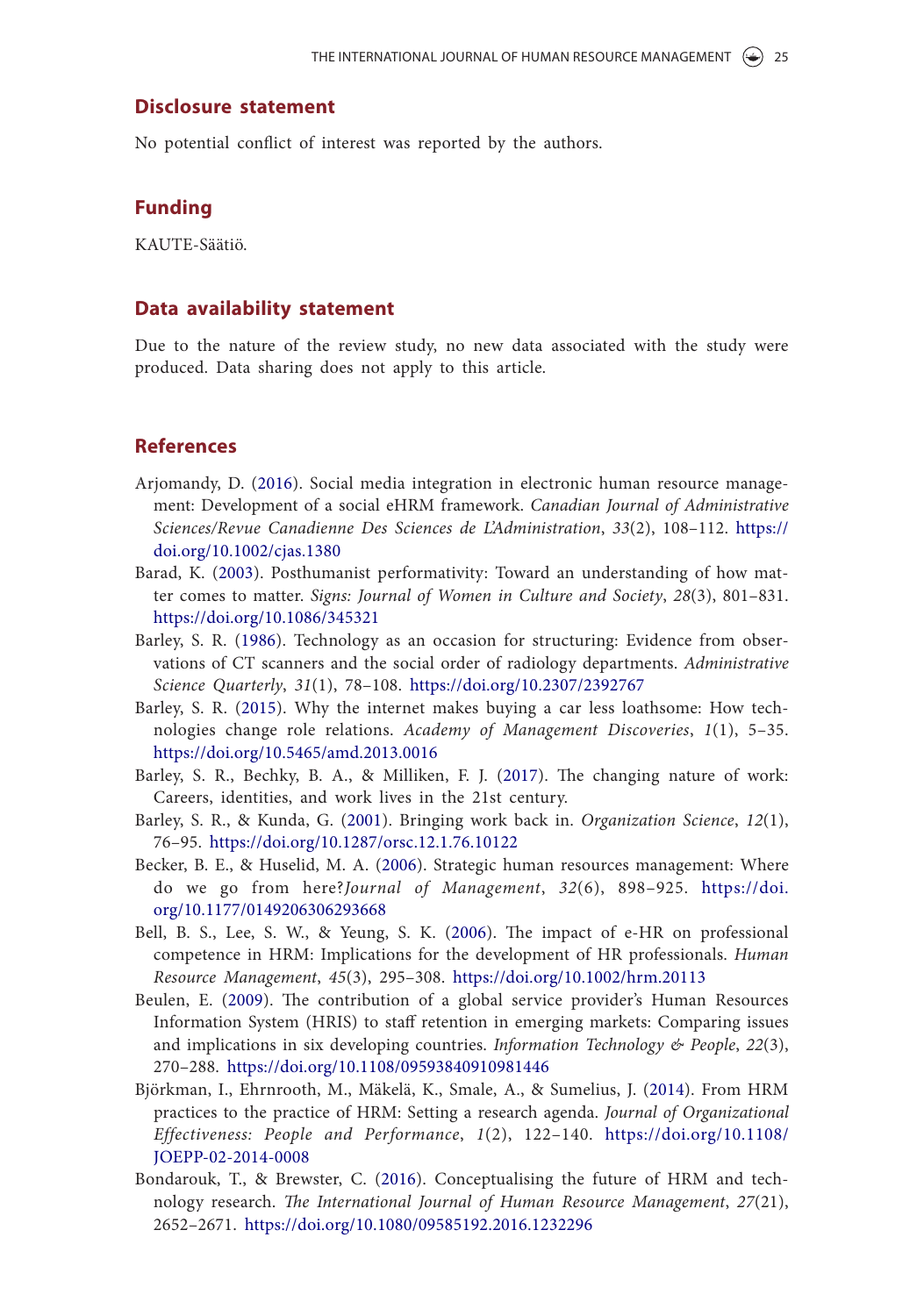26 D. MYLLYMÄKI

- Bondarouk, T., Harms, R., & Lepak, D. (2017). Does e-HRM lead to better HRM service?*The International Journal of Human Resource Management*, *28*(9), 1332–1362. https://doi.org/10.1080/09585192.2015.1118139
- Bondarouk, T., Parry, E., & Furtmueller, E. (2017). Electronic HRM: Four decades of research on adoption and consequences. *The International Journal of Human Resource Management*, *28*(1), 98–131. https://doi.org/10.1080/09585192.2016.1245672
- Bondarouk, T. V., & Ruël, H. J. M. (2009). Electronic Human Resource Management: Challenges in the digital era. *The International Journal of Human Resource Management*, *20*(3), 505–514. https://doi.org/10.1080/09585190802707235
- Bondarouk, T., & Ruël, H. (2013). The strategic value of e-HRM: Results from an exploratory study in a governmental organization. *The International Journal of Human Resource Management*, *24*(2), 391–414. https://doi.org/10.1080/09585192.2012.675142
- Bondarouk, T., Schilling, D., & Ruël, H. (2016). eHRM adoption in emerging economies: The case of subsidiaries of multinational corporations in Indonesia. *Canadian Journal of Administrative Sciences/Revue Canadienne Des Sciences de L'Administration*, *33*(2), 124–137. https://doi.org/10.1002/cjas.1376
- Boudreau, M. C., & Robey, D. (2005). Enacting integrated information technology: A human agency perspective. *Organization Science*, *16*(1), 3–18. https://doi.org/10.1287/ orsc.1040.0103
- Burbach, R., & Royle, T. (2013). Levels of e-HRM adoption in subsidiaries of a US multinational corporation: The mediating role of power, politics and institutions. *European Journal of International Management*, *7*(4), 432–449.
- Butler, J. (2011). *Bodies that matter: On the discursive limits of sex*. Taylor & Francis.
- Bygstad, B., Munkvold, B. E., & Volkoff, O. (2016). Identifying generative mechanisms through affordances: A framework for critical realist data analysis. *Journal of Information Technology*, *31*(1), 83–96. https://doi.org/10.1057/jit.2015.13
- Cecez-Kecmanovic, D., Galliers, R. D., Henfridsson, O., Newell, S., & Vidgen, R. (2014). The sociomateriality of information systems: Current status, future directions. *MIS Quarterly*, *38*(3), 809–830. https://doi.org/10.25300/MISQ/2014/38:3.3
- Cronin, B., Morath, R., Curtin, P., & Heil, M. (2006). Public sector use of technology in managing human resources. *Human Resource Management Review*, *16*(3), 416–430. https://doi.org/10.1016/j.hrmr.2006.05.008
- Dery, K., Hall, R., Wailes, N., & Wiblen, S. (2013). Lost in translation? An actor-network approach to HRIS implementation. *The Journal of Strategic Information Systems*, *22*(3), 225–237. https://doi.org/10.1016/j.jsis.2013.03.002
- Ellmer, M., & Reichel, A. (2018). UNPACKING THE "E" OF E-HRM. *The Brave New World of eHRM 2.*0, 247.
- Ellmer, M., & Reichel, A. (2020). Mind the channel! An affordance perspective on how digital voice channels encourage or discourage employee voice. *Human Resource Management Journal*.
- Emirbayer, M. (1997). Manifesto for a relational sociology. *American Journal of Sociology*, *103*(2), 281–317. https://doi.org/10.1086/231209
- Faraj, S., & Azad, B. (2012). The materiality of technology: An affordance perspective. Materiality and organizing. *Social Interaction in a Technological World*, *237*, 258.
- Farndale, E., Paauwe, J., & Hoeksema, L. (2009). In-sourcing HR: Shared service centres in the Netherlands. *The International Journal of Human Resource Management*, *20*(3), 544–561. https://doi.org/10.1080/09585190802707300
- Feldman, M. S., & Orlikowski, W. J. (2011). Theorizing practice and practicing theory. *Organization Science*, *22*(5), 1240–1253. https://doi.org/10.1287/orsc.1100.0612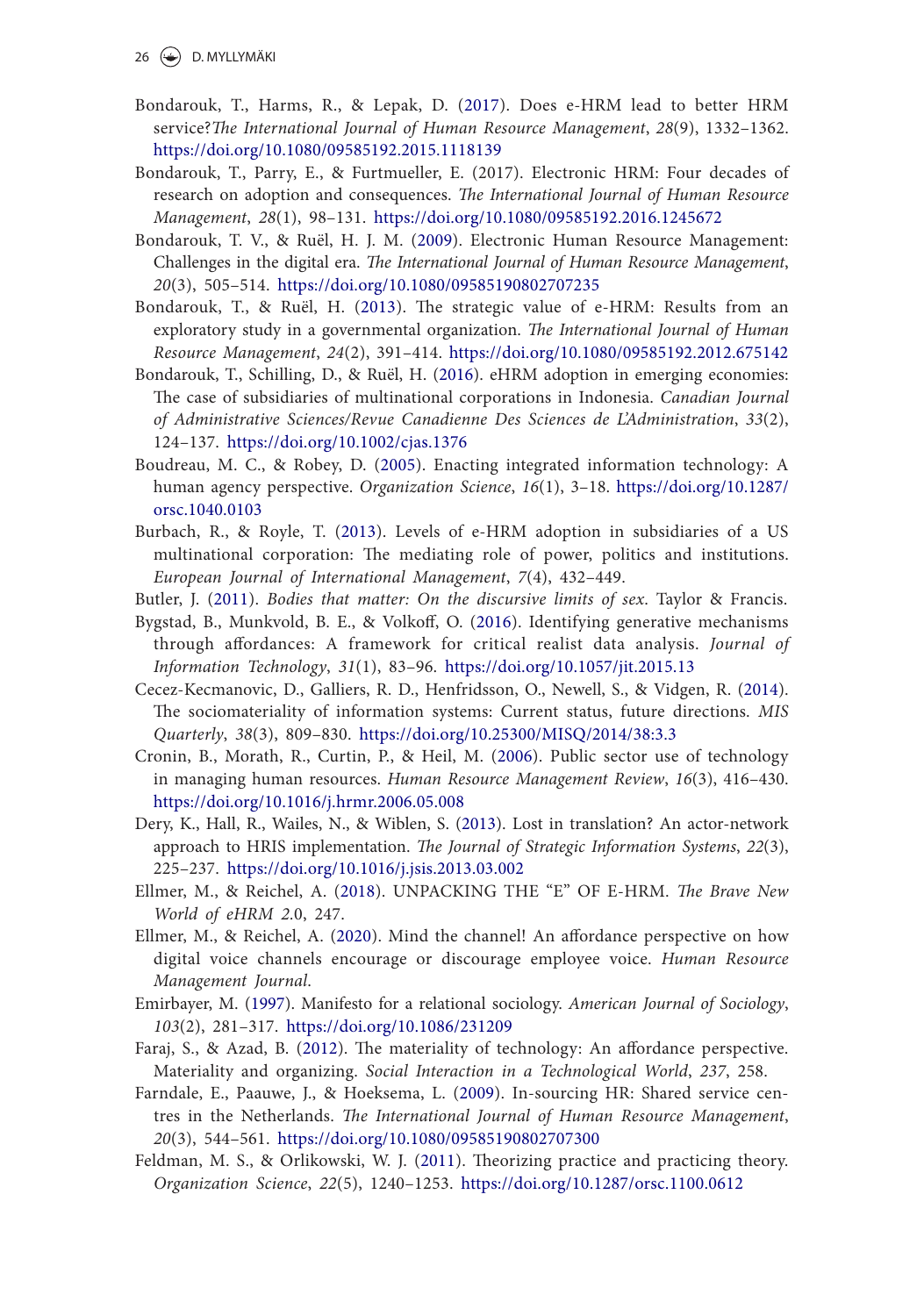- Francis, H., Parkes, C., & Reddington, M. (2014). E-HR and international HRM: A critical perspective on the discursive framing of e-HR. *The International Journal of Human Resource Management*, *25*(10), 1327–1350. https://doi.org/10.1080/09585192. 2013.870309
- Fulk, J., Steinfield, C. W., Schmitz, J., & Power, J. G. (1987). A social information processing model of media use in organizations. *Communication Research*, *14*(5), 529–552. https://doi.org/10.1177/009365087014005005
- Gardner, S. D., Lepak, D. P., & Bartol, K. M. (2003). Virtual HR: The impact of information technology on the human resource professional. *Journal of Vocational Behavior*, *63*(2), 159–179. https://doi.org/10.1016/S0001-8791(03)00039-3
- Gibson, J. J. (1979). The ecological approach to visual perception. Boston, MA, US.
- Giddens, A. (1984). *The constitution of society: Outline of the theory of structuration*. University of California Press.
- Hannon, J., Jelf, G., & Brandes, D. (1996). Human resource information systems: operational issues and strategic considerations in a global environment. *International Journal of Human Resource Management*, *7*(1), 245–269.
- Heikkilä, J. P., & Smale, A. (2011). The effects of 'language standardization' on the acceptance and use of e-HRM systems in foreign subsidiaries. *Journal of World Business*, *46*(3), 305–313. https://doi.org/10.1016/j.jwb.2010.07.004
- Hutchby, I. (2001). Technologies, texts and affordances. *Sociology*, *35*(2), 441–456. https://doi.org/10.1177/S0038038501000219
- Kellogg, K. C., Valentine, M. A., & Christin, A. (2020). Algorithms at work: The new contested terrain of control. *Academy of Management Annals*, *14*(1), 366–410. https:// doi.org/10.5465/annals.2018.0174
- Latour, B. (2005). *Reassembling the social: An introduction to actor-network-theory*. Oxford University Press.
- Leonardi, P. (2011). When Flexible Routines Meet Flexible Technologies: Affordance, Constraint, and the Imbrication of Human and Material Agencies. *MIS Quarterly,35* (1), 147–167. https://doi.org/10.2307/23043493
- Leonardi, P. M. (2013). Theoretical foundations for the study of sociomateriality. *Information and Organization*, *23*(2), 59–76. https://doi.org/10.1016/j.infoandorg.2013.02.002
- Leonardi, P. M., & Barley, S. R. (2010). What's under construction here? Social action, materiality, and power in constructivist studies of technology and organizing. *Academy of Management Annals*, *4*(1), 1–51. https://doi.org/10.5465/19416521003654160
- Leonardi, P. M., Nardi, B. A., & Kallinikos, J. (Eds.). (2012). *Materiality and organizing: Social interaction in a technological world*. Oxford University Press.
- Lepak, D. P., & Snell, S. A. (1998). Virtual HR: Strategic human resource management in the 21st century. *Human Resource Management Review*, *8*(3), 215–234. https://doi. org/10.1016/S1053-4822(98)90003-1
- Marler, J. H., & Dulebohn, J. H. (2005). A model of employee self-service technology acceptance. *Research in Personnel and Human Resources Management*, *24*, 137–180.
- Marler, J. H., & Fisher, S. L. (2013). An evidence-based review of e-HRM and strategic human resource management. *Human Resource Management Review*, *23*(1), 18– 36. https://doi.org/10.1016/j.hrmr.2012.06.002
- Marler, J. H., & Parry, E. (2016). Human resource management, strategic involvement and e-HRM technology. *The International Journal of Human Resource Management*, *27*(19), 2233–2253. https://doi.org/10.1080/09585192.2015.1091980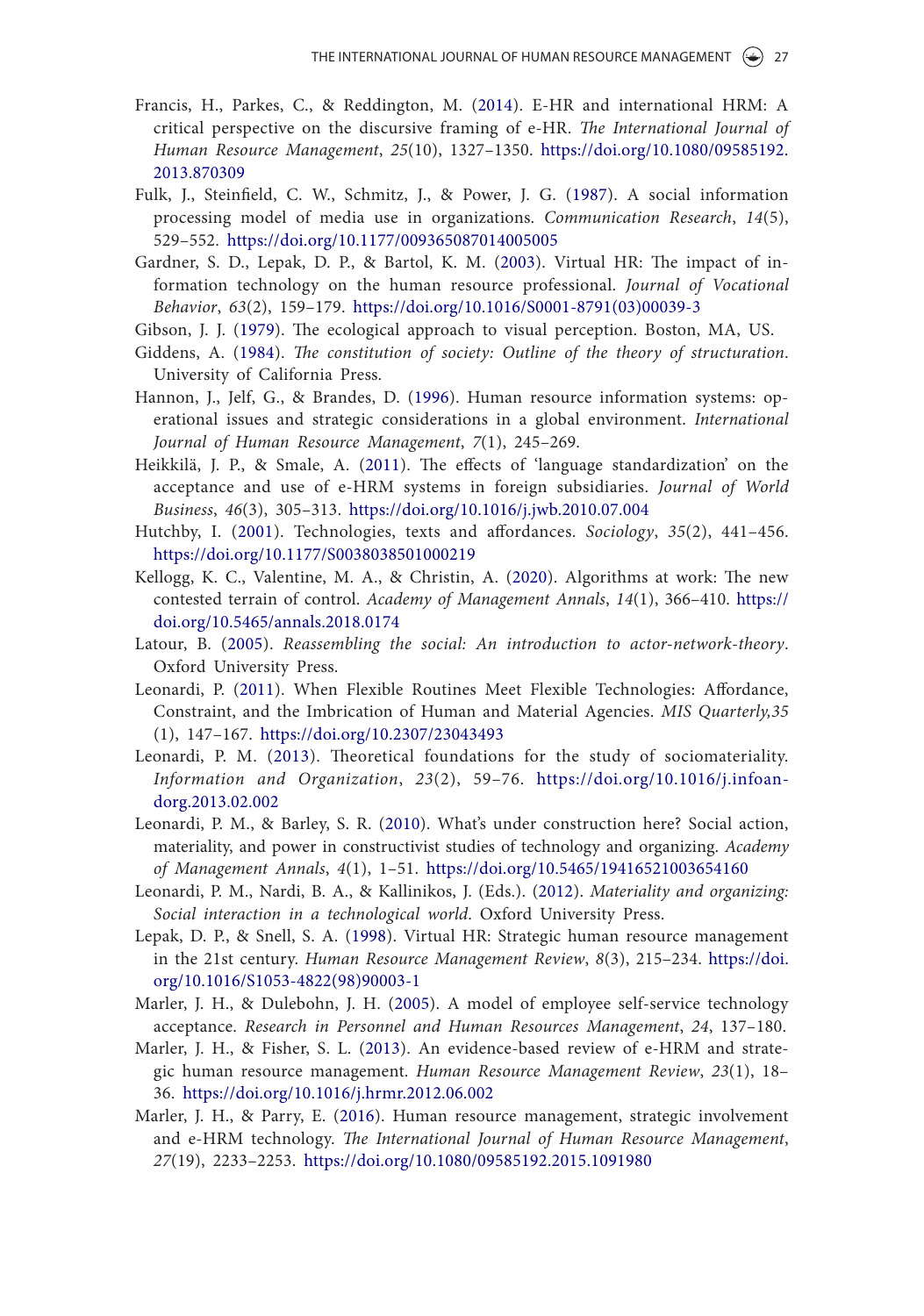- Mazmanian, M., Orlikowski, W. J., & Yates, J. (2013). The autonomy paradox: The implications of mobile email devices for knowledge professionals. *Organization Science*, *24*(5), 1337–1357. https://doi.org/10.1287/orsc.1120.0806
- Misa, T. J. (1994). Retrieving sociotechnical change from technological determinism. In M. R. Smith & L. Marx (Eds.), *Does technology drive history? The dilemma of technological determinism* (pp. 115–141). MIT Press.
- Mumford, E. (2006). The story of socio‐technical design: Reflections on its successes, failures and potential. *Information Systems Journal*, *16*(4), 317–342. https://doi. org/10.1111/j.1365-2575.2006.00221.x
- Nelson, A. J., & Irwin, J. (2014). "Defining what we do—all over again": Occupational identity, technological change, and the librarian/Internet-search relationship. *Academy of Management Journal*, *57*(3), 892–928. https://doi.org/10.5465/amj.2012.0201
- Orlikowski, W. J. (1992). The duality of technology: Rethinking the concept of technology in organizations. *Organization Science*, *3*(3), 398–427. https://doi.org/10.1287/ orsc.3.3.398
- Orlikowski, W. J. (2007). Sociomaterial practices: Exploring technology at work. *Organization Studies*, *28*(9), 1435–1448. https://doi.org/10.1177/0170840607081138
- Orlikowski, W. J. (2016). Digital Work: A Research Agenda. In Barbara Czarniawska (Ed.), *A research agenda for management and organization studies* (pp. 88–96). Edward Elgar Publishing.
- Orlikowski, W. J., & Barley, S. R. (2001). Technology and institutions: What can research on information technology and research on organizations learn from each other?*MIS Quarterly*, *25*(2), 145–165. https://doi.org/10.2307/3250927
- Orlikowski, W. J., & Scott, S. V. (2008). 10 sociomateriality: Challenging the separation of technology, work and organization. *Academy of Management Annals*, *2*(1), 433–474. https://doi.org/10.5465/19416520802211644
- Panayotopoulou, L., Galanaki, E., & Papalexandris, N. (2010). Adoption of electronic systems in HRM: Is national background of the firm relevant?*New Technology, Work and Employment*, *25*(3), 253–269. https://doi.org/10.1111/j.1468-005X.2010.00252.x
- Parry, E., & Olivas-Lujan, M. R. (2011). Drivers of the adoption of online recruitment—an analysis using innovation attributes from diffusion of innovation theory. In *Electronic HRM in theory and practice*. Emerald Group Publishing Limited.
- Parry, E., & Tyson, S. (2011). Desired goals and actual outcomes of e-HRM. *Human Resource Management Journal*, *21*(3), 335–354. https://doi.org/10.1111/j.1748-8583. 2010.00149.x
- Pentland, B. T., Feldman, M. S., Becker, M. C., & Liu, P. (2012). Dynamics of organizational routines: A generative model. *Journal of Management Studies*, *49*(8), 1484– 1508. https://doi.org/10.1111/j.1467-6486.2012.01064.x
- Perry, E. L., & Kulik, C. T. (2008). The devolution of HR to the line: Implications for perceptions of people management effectiveness. *The International Journal of Human Resource Management*, *19*(2), 262–273. https://doi.org/10.1080/09585190701799838
- Pickering, A. (1995). *The mangle of practice: Time, agency, and science*. University of Chicago Press.
- Renwick, D. (2003). Line manager involvement in HRM: An inside view. *Employee Relations*, *25*(3), 262–280. https://doi.org/10.1108/01425450310475856
- Ruël, H., & van der Kaap, H. (2012). E-HRM usage and value creation. Does a facilitating context matter?*German Journal of Human Resource Management: Zeitschrift für Personalforschung*, *26*(3), 260–281. https://doi.org/10.1177/239700221202600304
- Ruël, H. J., Bondarouk, T. V., & Van der Velde, M. (2007). The contribution of e-HRM to HRM effectiveness: Results from a quantitative study in a Dutch Ministry. *Employee Relations*, *29*(3), 280–291. https://doi.org/10.1108/01425450710741757